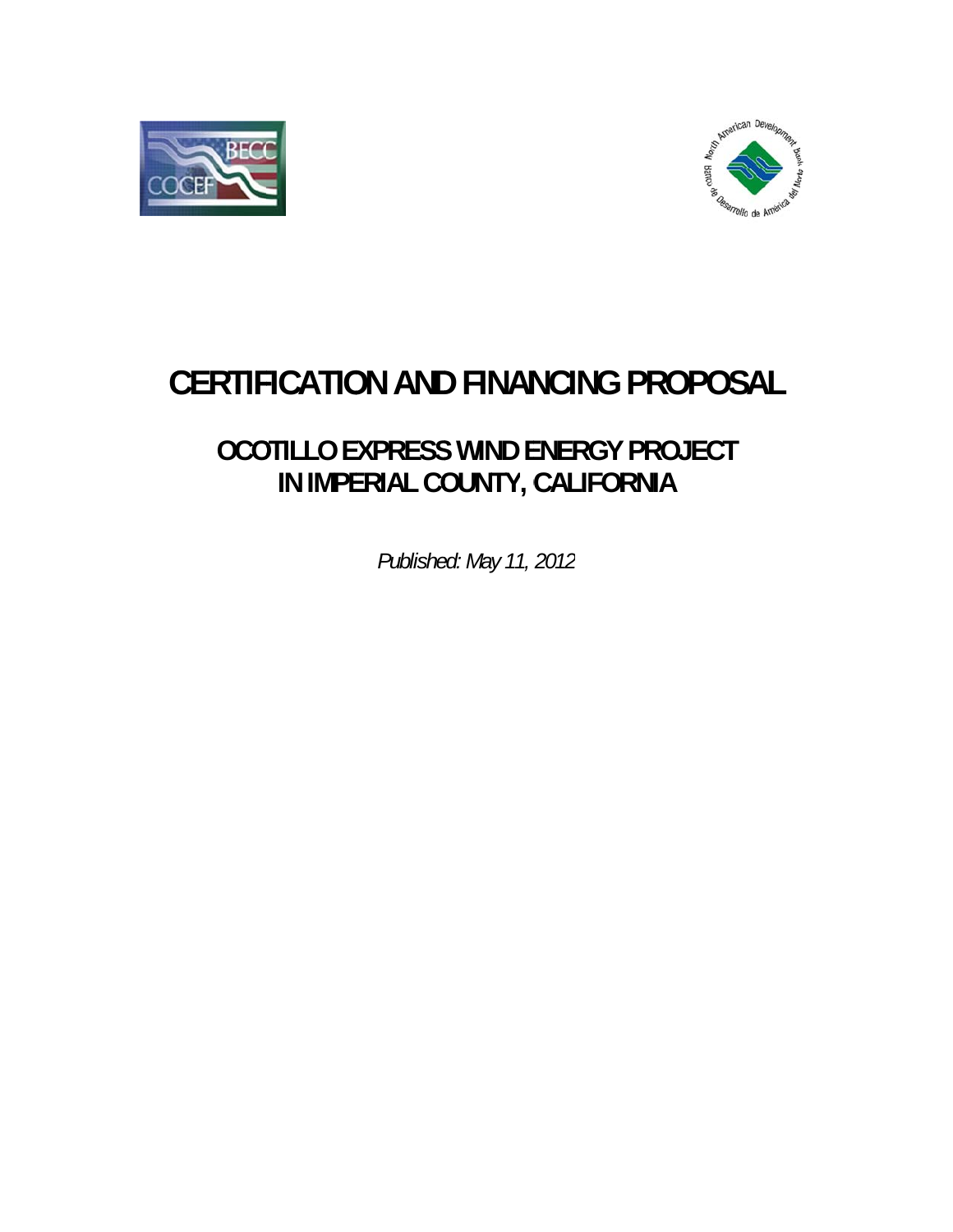# **CERTIFICATION AND FINANCING PROPOSAL**

# **OCOTILLO EXPRESS WIND ENERGY PROJECT IN IMPERIAL COUNTY, CALIFORNIA**

## **INDEX**

| 1. |                                     | 4                                                                       |    |
|----|-------------------------------------|-------------------------------------------------------------------------|----|
| 2. |                                     | <b>CERTIFICATION CRITERIA</b>                                           |    |
|    | 2.1                                 | <b>Technical Criteria</b>                                               |    |
|    |                                     |                                                                         | 5  |
|    |                                     |                                                                         | 12 |
|    |                                     | 2.1.3. Land Acquisition and Right-of-way Requirements                   | 15 |
|    |                                     |                                                                         | 16 |
|    | 2.2                                 | <b>Environmental Criteria</b>                                           |    |
|    |                                     | 2.2.1. Compliance with Applicable Environmental Laws and Regulations 17 |    |
|    |                                     |                                                                         |    |
|    | 2.3                                 | Financial Criteria 27                                                   |    |
| 3. | <b>ACCESS TO PUBLIC INFORMATION</b> |                                                                         |    |
|    | 3.1                                 |                                                                         | 28 |
|    |                                     | 3.2 Outreach Efforts                                                    | 30 |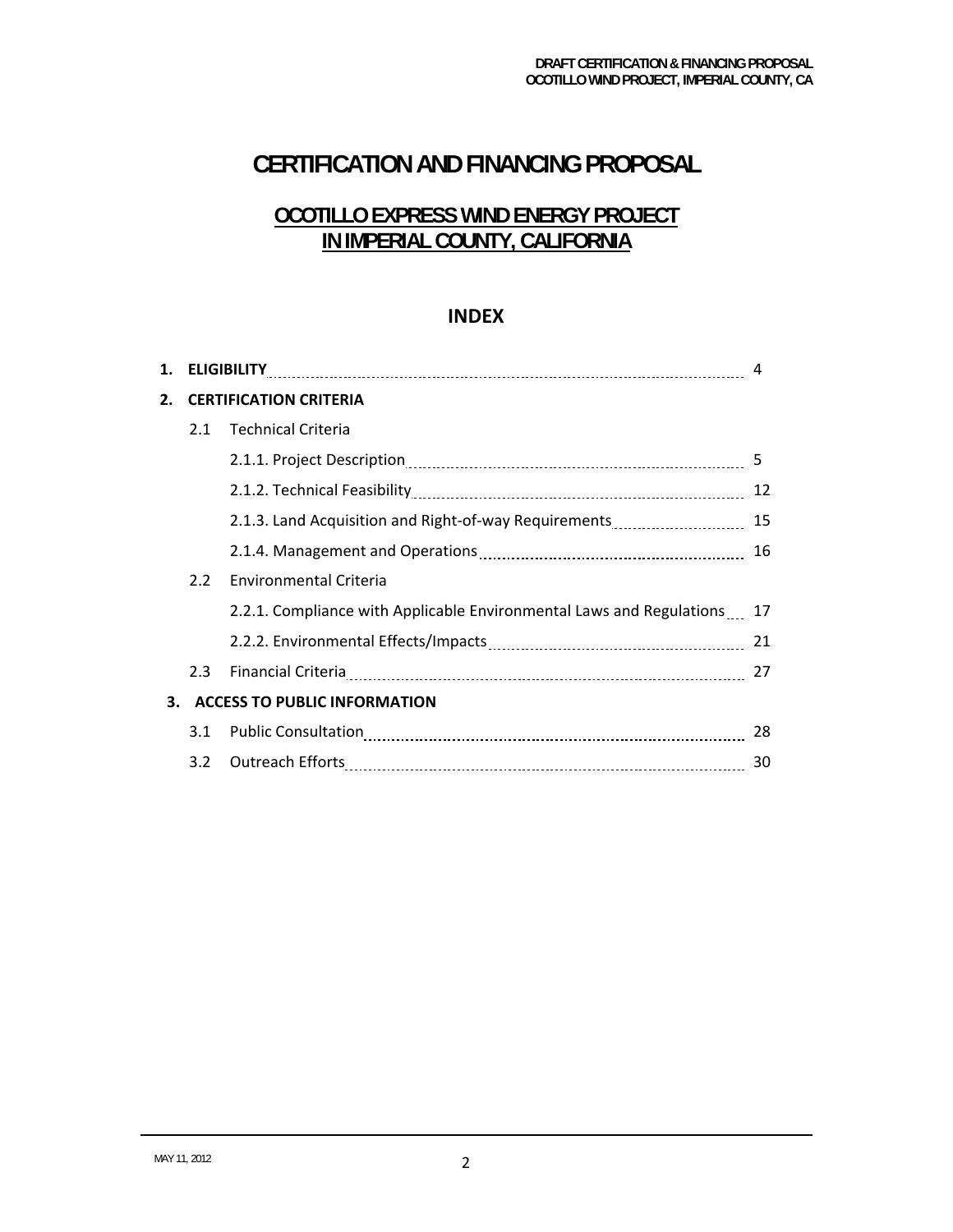-

# **EXECUTIVE SUMMARY**

# **OCOTILLO EXPRESS WIND ENERGY PROJECT IN IMPERIAL COUNTY, CALIFORNIA**

| Project:                                       | Construction and operation of a 265.5 MW wind farm located in<br>Imperial County, California (the "Project"). The energy will be<br>purchased by San Diego Gas & Electric ("SDG&E") in San Diego,<br>California, pursuant to a long-term Power Purchase Agreement<br>("PPA") signed with the project company.        |
|------------------------------------------------|----------------------------------------------------------------------------------------------------------------------------------------------------------------------------------------------------------------------------------------------------------------------------------------------------------------------|
| <b>Project Objective:</b>                      | The Project will increase installed capacity of renewable energy<br>resources, reducing the demand on traditional fossil-fuel-based energy<br>production and contributing to the displacement of greenhouse gas<br>emissions and other pollutants from power generation by fossil fuels.                             |
| <b>Expected Project</b><br><b>Outcomes:</b>    | The environmental and human health outcomes anticipated for the<br>Project include 265.5 MW of new renewable energy generation<br>capacity; >646,000 MWh/year; and an expected displacement of<br>more than 175,000 metric tons/year of carbon dioxide and 264<br>metric tons/year of nitrogen oxides <sup>1</sup> . |
| <b>Project Sponsor</b>                         | Pattern Renewables LP                                                                                                                                                                                                                                                                                                |
| <b>Project Company and</b><br><b>Borrower:</b> | <b>Ocotillo Express LLC</b>                                                                                                                                                                                                                                                                                          |
| <b>Communities</b><br><b>Benefitted:</b>       | San Diego and Imperial Counties, California                                                                                                                                                                                                                                                                          |
| Population<br><b>Benefitted:</b>               | 3,233,841                                                                                                                                                                                                                                                                                                            |

 $1$  SO2 emission reductions are not calculated for this project due to the minimal SO<sub>2</sub> emission factor based on the California energy generation portfolio. According to EIA,  $SO_2$  emission factor is less than half of the smallest unit of measure: 0.5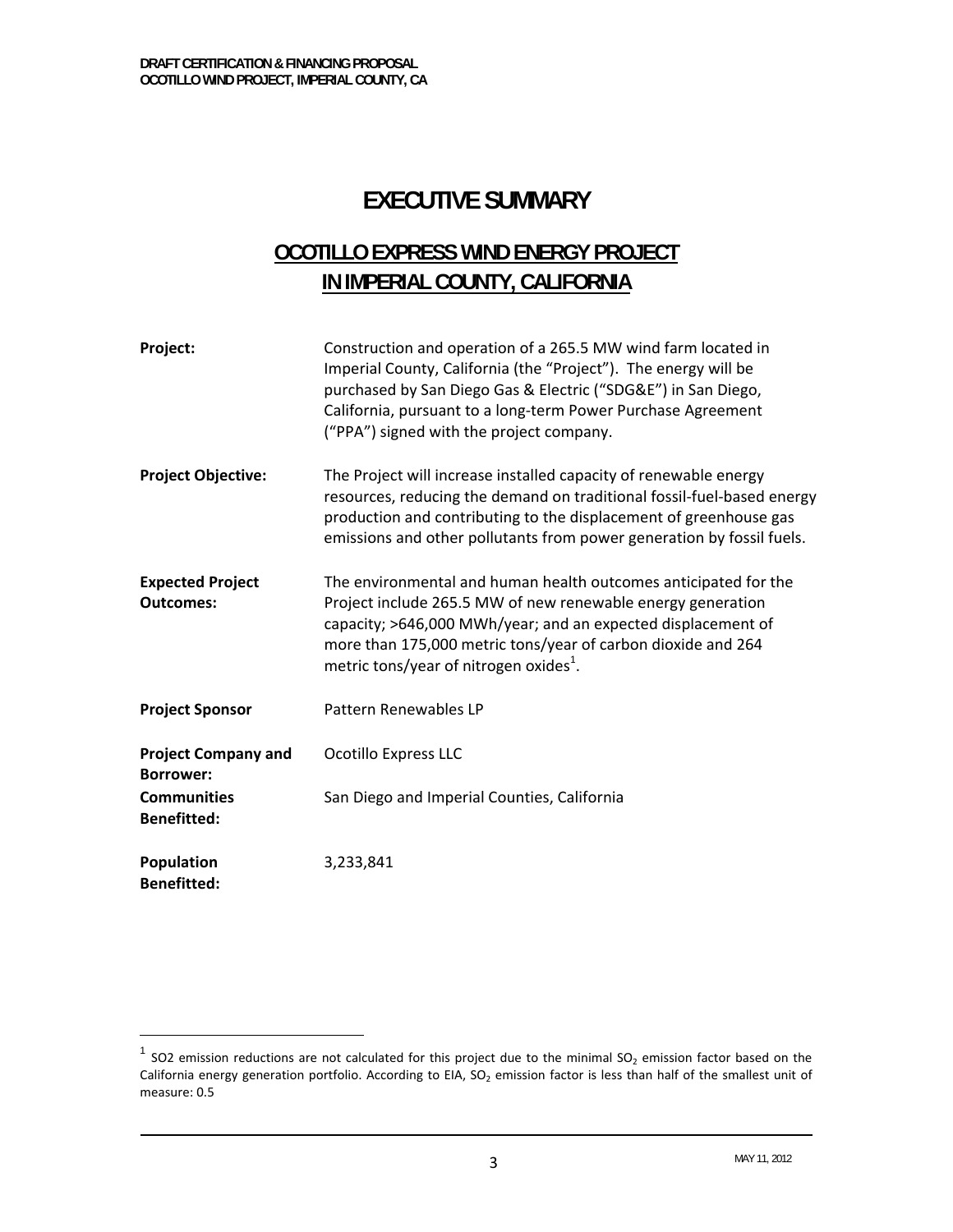# **CERTIFICATION AND FINANCING PROPOSAL**

# **OCOTILLO EXPRESS WIND ENERGY PROJECT IN IMPERIAL COUNTY, CALIFORNIA**

# **1. ELIGIBILITY**

#### *Project Type*

The Project falls in the category of clean and efficient energy. The energy generated will reduce demand on traditional fossil‐fuel‐based energy production, contributing to the displacement of greenhouse gas emissions and other pollutants from power generation using conventional fossil‐fuel technologies.

#### *Project Location*

The Project site is located within eight miles of the U.S.-Mexico border in Imperial County, California.

#### *Project Sponsor and Legal Authority*

**The private‐sector project sponsor** is Pattern Renewables LP ("Pattern Renewables" or the "Sponsor"), a subsidiary of Pattern Energy Group LP. Pattern Renewables created a special‐ purpose company named Ocotillo Express, LLC ("Ocotillo Express") for the implementation of the Project.

According to its Certificate of Formation, filed on July 10, 2009, Ocotillo Express is a Delaware‐ registered, limited liability company and possesses the legal authority to implement the Project, contract financing, and pledge the Project's revenues as a source of repayment for any financial obligations. On July 27, 2009, Ocotillo Express was registered in the state of California to perform its commercial purposes. The Sponsor representative is Mr. Daniel M. Elkort, Vice President of Pattern Renewables.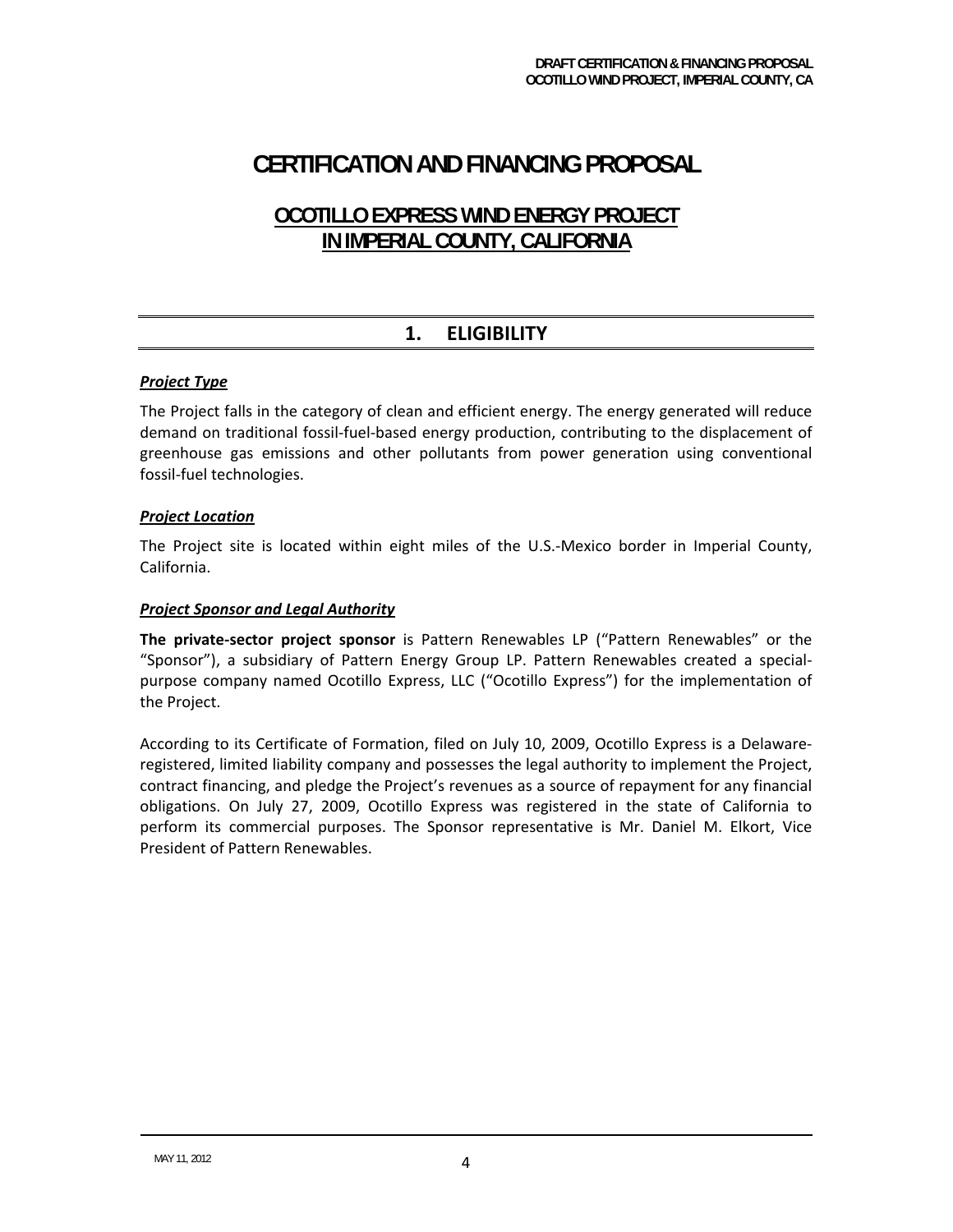#### **CERTIFICATION CRITERIA**  $2.$

# 2.1 TECHNICAL CRITERIA

## 2.1.1. Project Description

#### **Geographic Location**

The Project is located in Imperial County and will be constructed within a right-of-way boundary covering approximately 12,500 acres of lands administered by the Bureau of Land Management (BLM). A small portion of the Project's underground electrical collection system will be built on land that is privately owned. Imperial County, in the far southeast area of the state of California, borders San Diego County to the west and the state of Baja California, Mexico to the south. The Project is located 5 miles west of the unincorporated community of Ocotillo and 26 miles west of the city of El Centro, the seat of Imperial County. Figure 1, below, shows the approximate geographical location of the Project.

Figure 1 PROJECT VICINITY MAP



The 12,500 acres are part of the California Desert Conservation Area (CDCA). The site consists of vacant and undeveloped desert land that is currently used for recreational activities. Based on a site visit in May 2010, recreational activities include camping, off-highway vehicle (OHV) use, and target shooting. Development in the surrounding area includes the rural communities of Ocotillo and Nomirage, and the wallboard and gypsum manufacturing facility of the United States Gypsum Corporation (known as Plaster City) to the east. The western boundary of the site is bordered by the Anza-Borrego Desert State Park, which is managed by California State Parks.

## **General Community Profile**

The Project is expected to directly benefit Imperial County by generating employment and taxes stimulated by the construction and operation of the Project, as well as the County of San Diego, where the power generated by the Project will be consumed.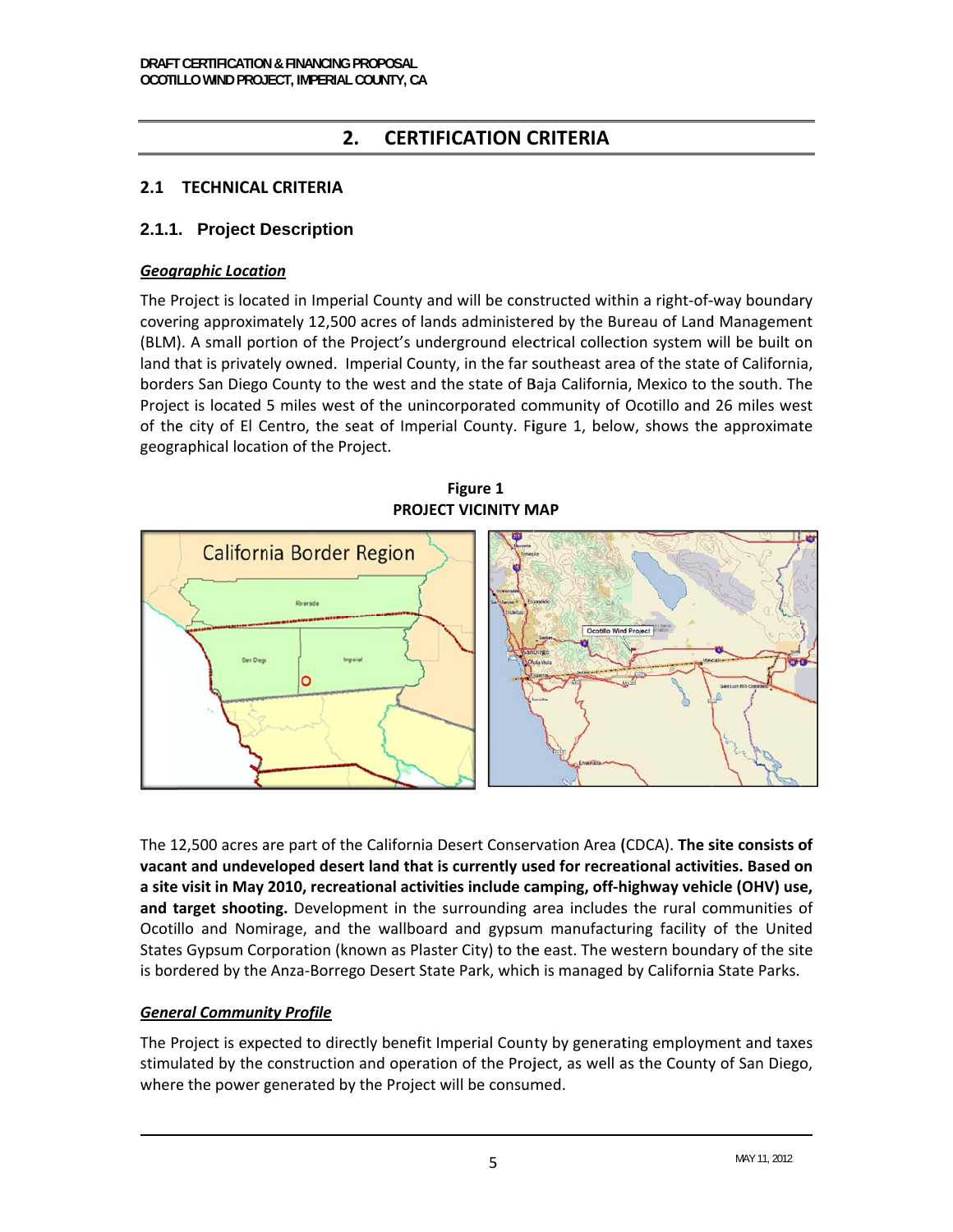According to the 2010 census, the population of San Diego County and Imperial County was 3,095,313 and 174,528, respectively, which together account for 8.7% of the state's population. The city of San Diego and Chula Vista are the two largest cities in San Diego County, together accounting for 50% of its population. El Centro and Calexico are the two largest cities in Imperial County, together accounting for 46.5% of its total population.<sup>2</sup>.

The population of both counties, 3,233,841 people, will benefit from the proposed Project, since the citizens of San Diego County will have access to renewable energy, while Imperial County residents will benefit from the anticipated economic development and the growth of the tax base. The Project is expected to provide sufficient electricity for the equivalent of more than  $120,000$  households. $3$ 

In terms of median household income (MHI), in 2010, Imperial County reported US\$41,802 and San Diego County reported US\$59,923. The San Diego MHI is the highest of any U.S. border county and compared favorably to that of California (US\$ 57,708) and the U.S. (US\$50,046), whereas Imperial County is significantly lower in both cases.<sup>4</sup> Education, health and social services are the main source of employment in the area, representing 23.5 % of the working population in Imperial County and 21% in San Diego County.<sup>5</sup>

According to the U.S. Department of Labor, in February 2012, the unemployment rate in the San Diego area was 9.3%, higher than the national average of 8.3%. The unemployment rate in Imperial County was 26.7%, which is among the highest in the United States. The Project is expected to generate approximately 350 direct jobs during construction, as well as approximately 17 permanent, full‐time jobs during operation, with an additional 10 temporary employees or contractors for approximately 12 weeks per year.

#### *Local Energy Profile*

The U.S. Department of Energy (DOE), Energy Information Administration (EIA), provides a state‐ by-state reference for information and data covering energy production and demand. Figure 2 from the EIA website shows the location of California's power plants, its renewable energy potential, and energy sources.<sup>6</sup>

<sup>&</sup>lt;sup>2</sup> Source: U.S. Census Bureau, 2010 – Population Division.<br>
<sup>3</sup> According to Sponsor estimates.<br>
<sup>4</sup> Source: U.S. Census Bureau, 2010 - Population Division.<br>
<sup>5</sup> Source: US Economic Census 2007 - Economic Census.

 $6$  Source: U.S. Department of Energy, Energy Information Administration (EIA), State Energy Profiles – California, 2009.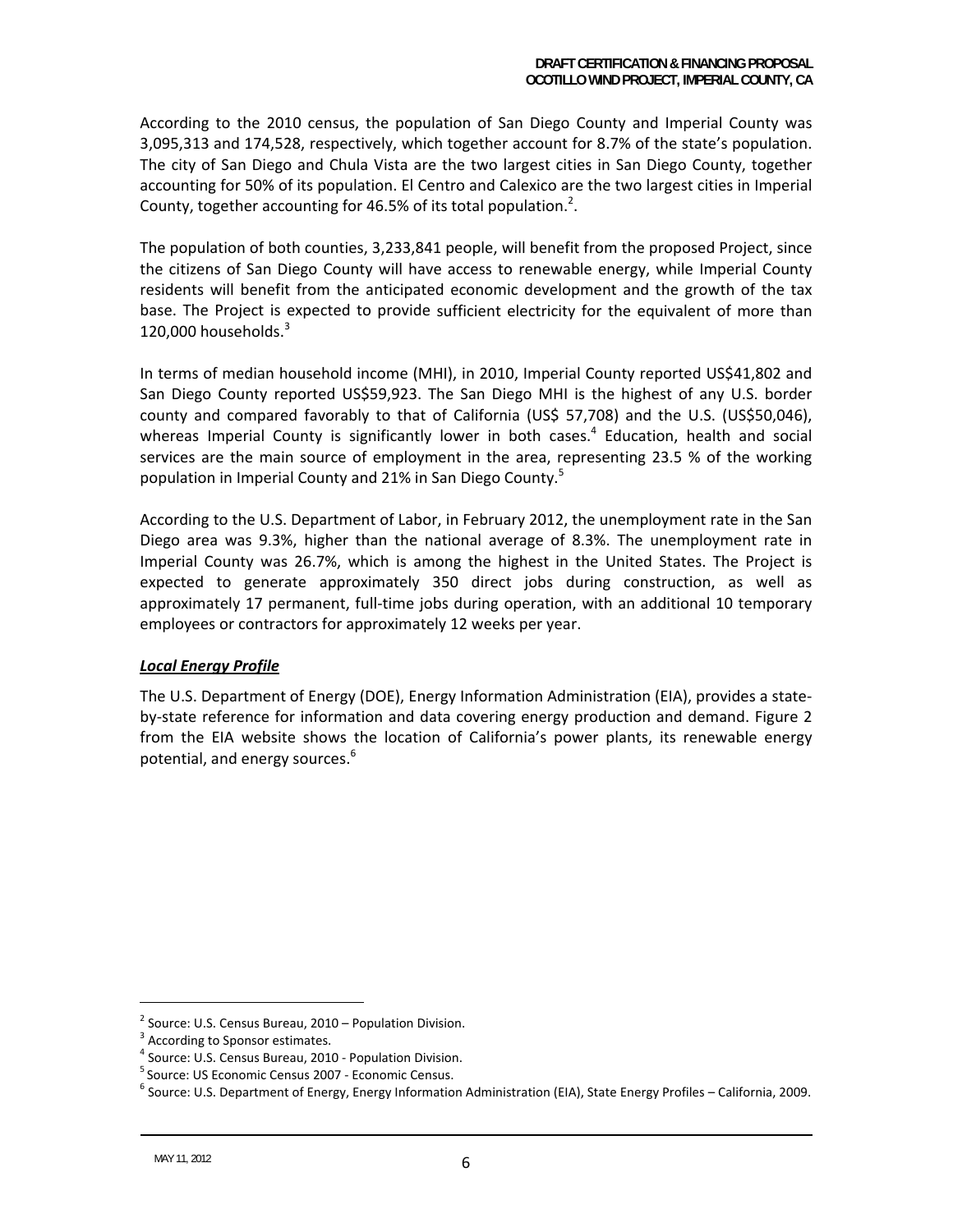

**Figure 2 CALIFORNIA'S ENERGY SOURCES** 

According to the California Energy Commission, California leads the nation in electricity generation from non-hydroelectric renewable energy sources, including geothermal power, wind power, fuel wood, landfill gas, and solar power. California also imports more electricity from other states than any other state in the country.<sup>7</sup>

The electricity generated by the Project will be sold to San Diego Gas & Electric (SDG&E), a wholly-owned subsidiary of Sempra Energy. For more than 125 years, SDG&E has been providing energy services in the San Diego region. With a service area spanning 4,100 square miles and covering most of San Diego County and part of Orange County, SDG&E currently serves 1.4 million electric customers and 850,000 natural gas customers, representing 3.5 million people.<sup>8</sup> Figure 3 illustrates SDG&E's service area.

<sup>&</sup>lt;sup>7</sup> California Energy Commission, Energy Consumption Data Management System Energy, Energy consumption in California. http://www.ecdms.energy.ca.gov/elecbycounty.aspx.

<sup>&</sup>lt;sup>8</sup> Source: http://sdge.com/aboutus.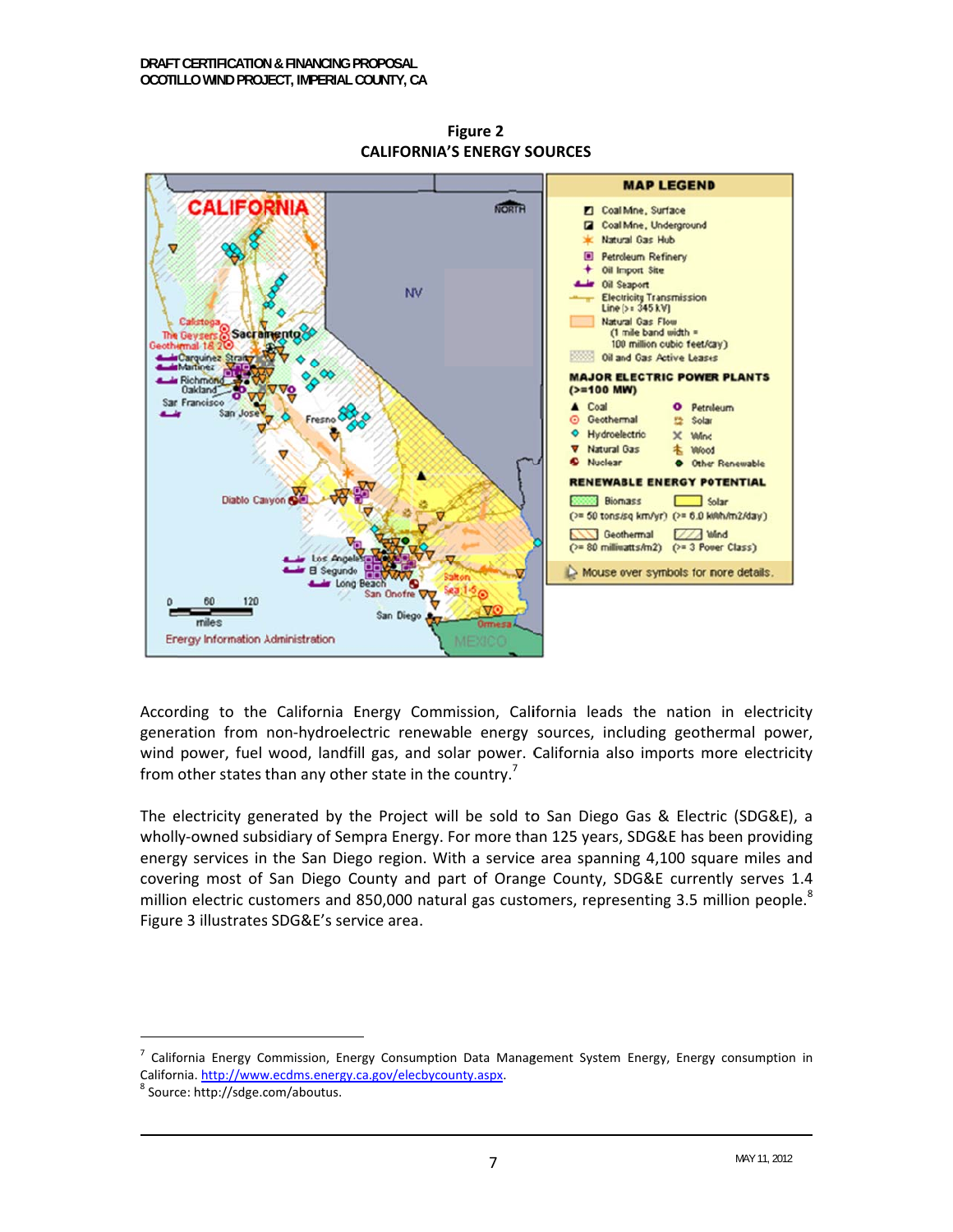

Figure 3 **SDG&E SERVICE AREA** 

Over the past 12 years, SDG&E has maintained an active capital investment program aimed at providing sufficient and reliable power to its customers, including investments in renewable and other clean sources of power generation, as follows: 13 renewable power facilities (mainly biogas) providing approximately 75 MW to the grid; nearly 90 MW of small-scale solar power plants, mostly located on business and residential rooftops; and four large cogeneration facilities with a total capacity of 157 MW.

Table 1 shows the energy mix for SDG&E compared to the state energy mix: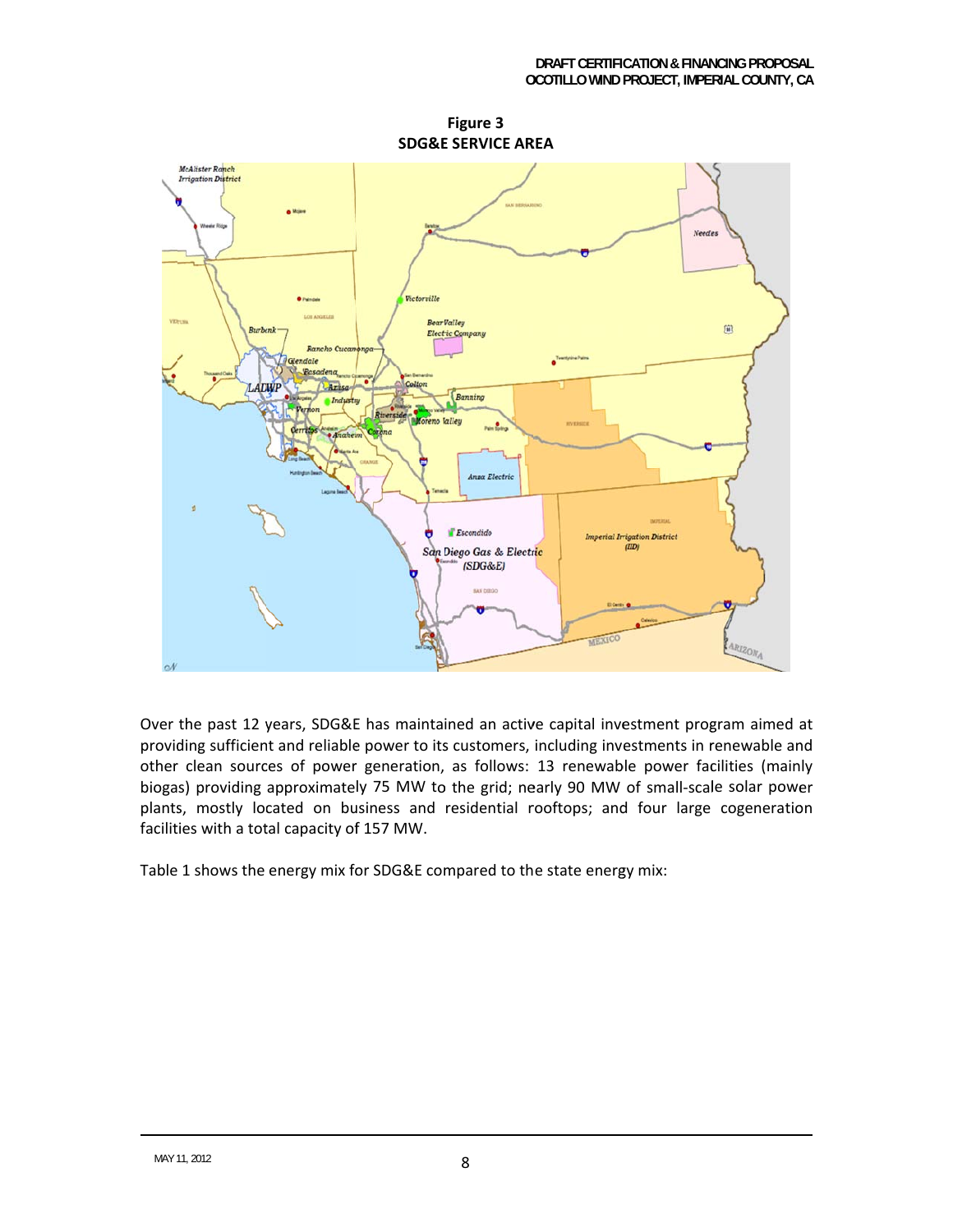| <b>Energy Resources</b> | <b>SDG&amp;E Energy*</b><br>(2009) | CA Mix**<br>(2009) |
|-------------------------|------------------------------------|--------------------|
| <b>Natural Gas</b>      | 38.0%                              | 41.9%              |
| <b>Nuclear</b>          | 18.0%                              | 13.9%              |
| <b>Other Renewables</b> | 11.0%                              | 13.7%              |
| Cogeneration            | 8.0%                               |                    |
| Coal                    | 3.0%                               | 7.7%               |
| Hydroelectric           |                                    | 10.8%              |
| Other purchased power   | 22.0%                              | 12.0%              |
| Total                   | 100%                               | 100.0%             |

Table 1 **SDG&E's ENERGY MIX** 

\* Source: World Resources SIM Center, 2009 Customer Energy Mix.

\*\* Source: California Energy Commission, Total Electricity System Power, 2010

SDG&E is part of the California Independent System Operator (CAISO), which manages the flow of electricity across the high-voltage, long-distance power lines that make up 80% of California's power grid. CAISO provides open and non-discriminatory access to the bulk of the state's wholesale transmission grid, supported by a competitive energy market.

CAISO is a member of the Western Electricity Coordinating Council (WECC), the regional entity responsible for coordinating and promoting system reliability in the Western Interconnection. Geographically WECC is the largest and most diverse of the eight regional entities that have delegation agreements with the North American Electric Reliability Corporation (NERC) (see Figure 4).

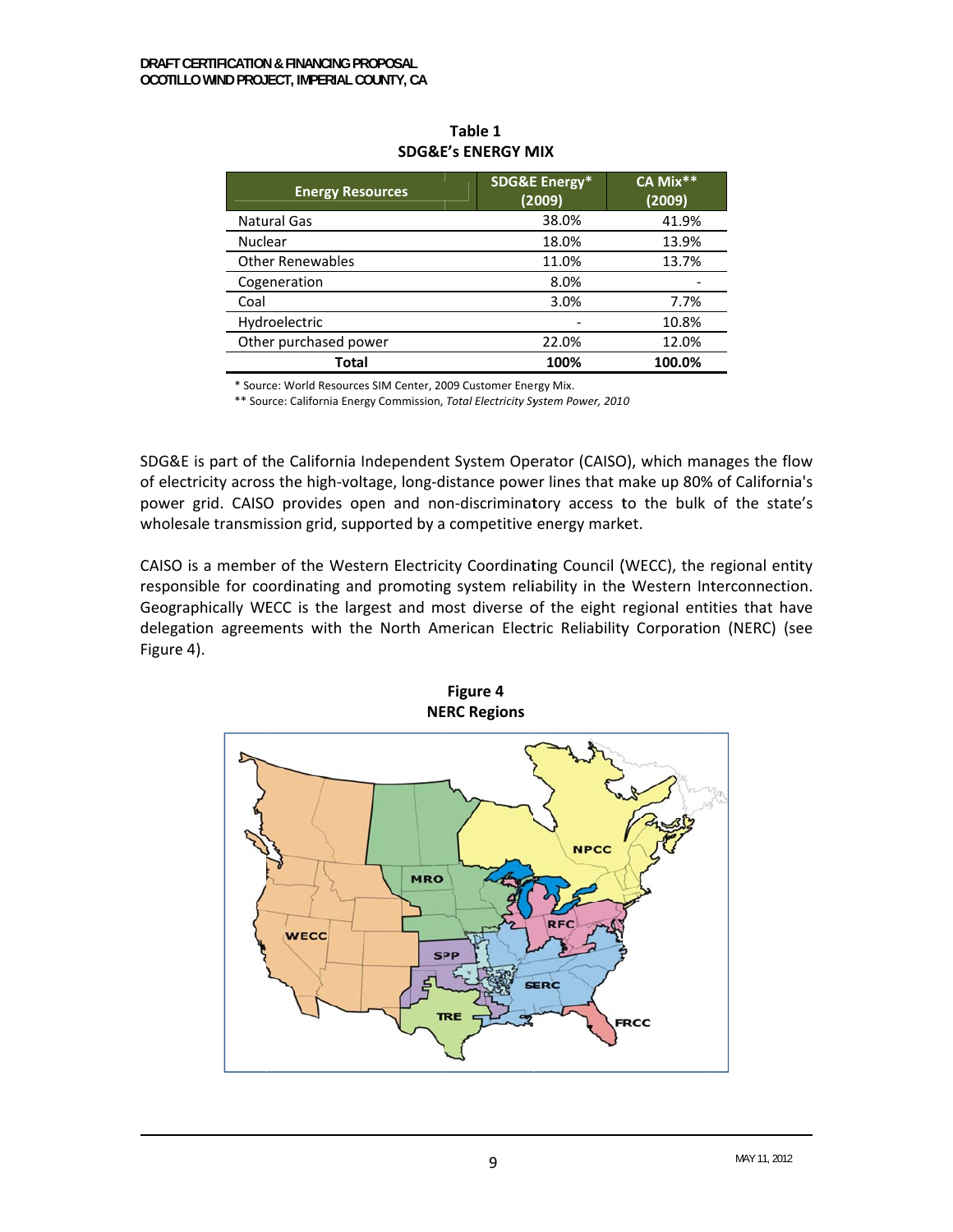Due to the size and diverse characteristics of the region, WECC and its members face unique challenges in coordinating day‐to‐day interconnected system operations and the long‐range planning needed to provide reliable power service across nearly 1.8 million square miles. CAISO evaluates both off‐peak and on‐peak deliverability scenarios to determine base cases that consider all the connected facilities. **Renewable energy generation facilities have priority over gas turbines or combined‐cycle generation facilities.** In a typical off‐peak scenario, renewable energy generation facilities will be on‐line, while the remaining energy generation required will be supplied by the lowest cost generation facilities. On‐peak scenarios are more complex. Renewable energy generation facilities, as in off-peak scenarios, will be on-line, but the remaining energy generation required is supplied using criteria which consider the following factors:

- Interconnected existing capacity suppliers deliver 80% to 95% of their net qualified capacity (NQC) in a typical on‐peak scenario. CAISO is able to selectively increase the output up to 100% of NQC and scale down the output proportionally with the control area capacity resources.
- Interconnected suppliers in the modality of "full capacity" deliver 80% to 95% of their qualified capacity (QC) in a typical on‐peak scenario. CAISO is able to selectively increase the output up to 100% of QC but cannot scale down the output proportionally with the control area capacity resources.
- Interconnected suppliers in the modality of "energy-only" have a minimum commitment and dispatch to balance load and maintain expected imports. CAISO is not able to selectively increase the output, but can scale down the output proportionally with the control area capacity resources.

After renewables, CAISO makes available the electricity supplied by the lowest cost generation facilities as a priority in supplying energy according to the demand.

#### *Project Scope and Design*

The scope of the Project is to design, build, and operate a 265.5 MW wind farm. The Project consists of generating clean energy using 112 wind turbines located on approximately 12,500 acres of BLM‐managed land in Imperial County, California. The electricity generated will be purchased by SDG&E pursuant to a 20‐year Power Purchase Agreement (PPA). The Project will be connected to the new 115‐mile SDG&E Sunrise Powerlink 500‐kV transmission line scheduled for completion in 2012. Figure 5 shows the Project's site layout.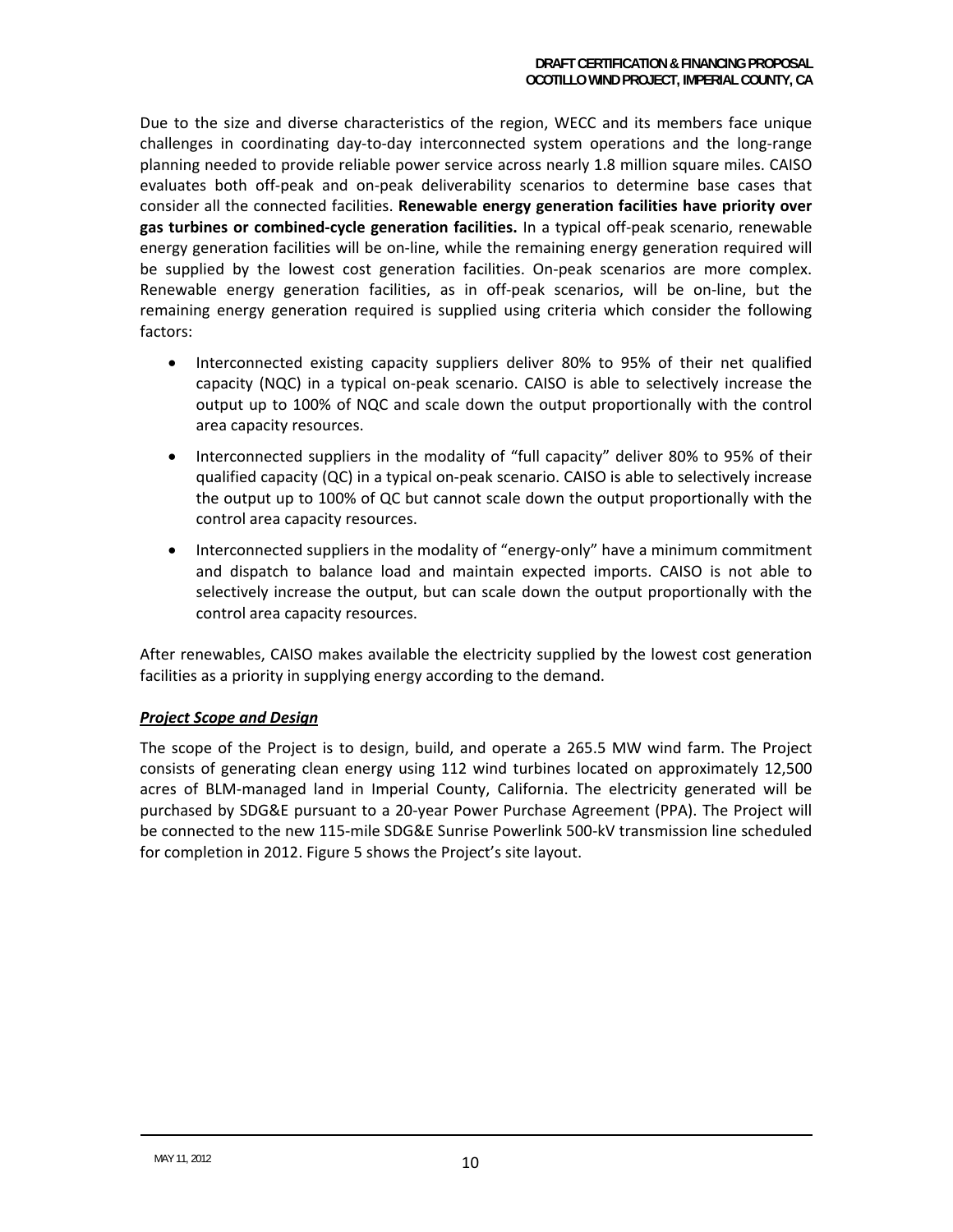

The wind farm has been designed to maximize the use of available wind resources. The design conforms to current national and international standards and applicable laws. The Project is expected to begin construction by June 2012, with partial commercial operation initiating in December 2012 and full commercial operation in April 2013. Table 2 presents a non-exhaustive list of key tasks.

Table 2 **PROJECT MILESTONES** 

| <b>Key Milestones</b>                                                        | <b>Status</b>                   |
|------------------------------------------------------------------------------|---------------------------------|
| Wind resource assessment                                                     | Completed                       |
| Balance of Plant Agreement - Ocotillo-Blattner Energy, Inc.                  | Signing in process              |
| Turbine Supply Agreement - Siemens                                           | Completed                       |
| Service Maintenance Agreement - Siemens                                      | Negotiated; signing in process  |
| PPA with SDG&E                                                               | Completed                       |
| Interconnection Agreement with CAISO                                         | Negotiated; approval in process |
| Environmental Impact Statement/Report and public consultation<br>(NEPA/CEQA) | Completed                       |
| BLM Record of Decision, Right of Way grant and Notice to Proceed             | Completed                       |
| Lease of private land                                                        | Completed                       |
| Environmental and construction permits*                                      | In process                      |
| Independent engineer report                                                  | In process                      |
| <b>Commercial Operation Date (COD)</b>                                       | <b>April 2013</b>               |

\*Described in detail in Section 2.2.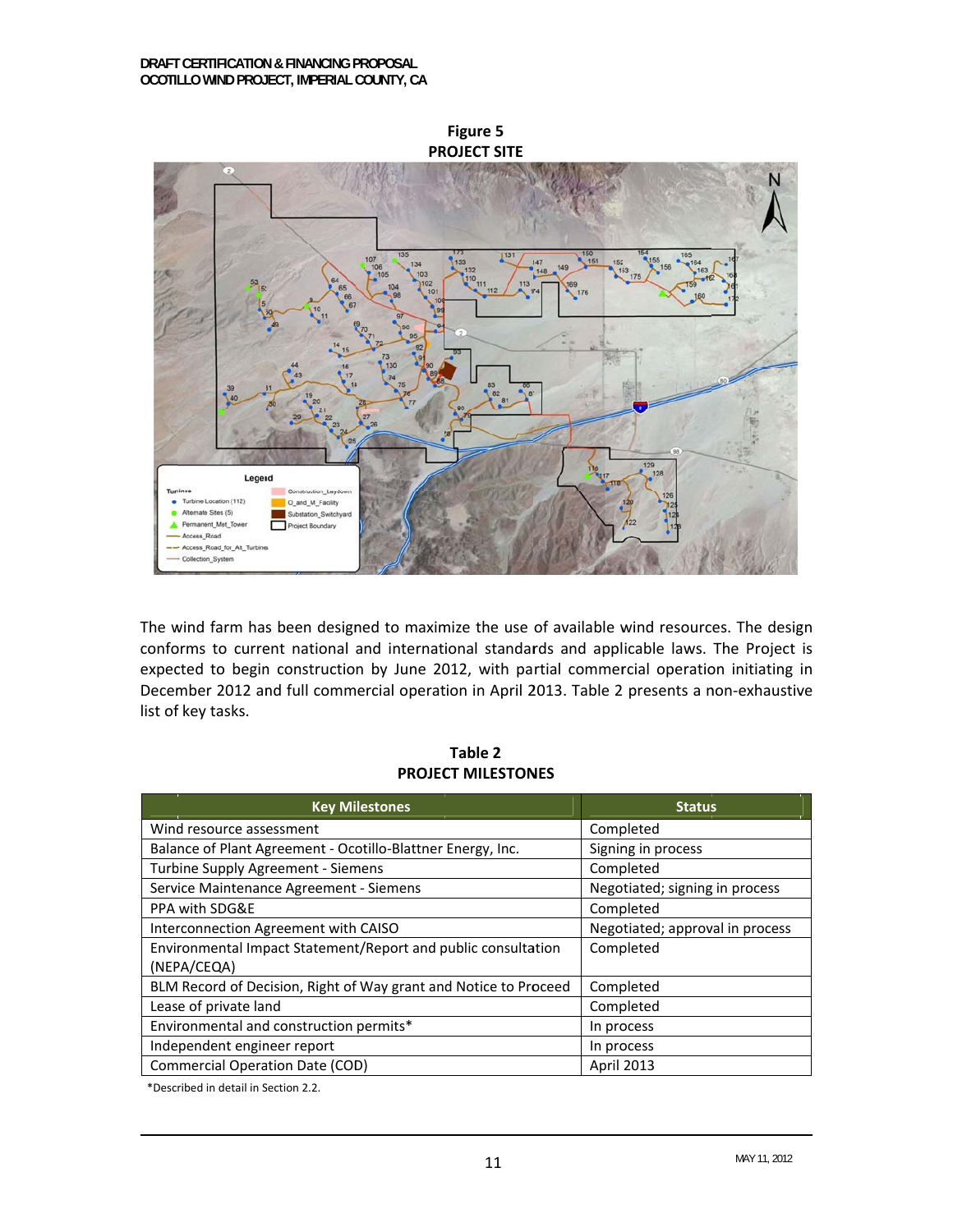### **2.1.2. Technical Feasibility**

#### *Selected Technology*

For this Project, different types of technologies available in the wind turbine market, as well as different site design layouts, were evaluated taking into consideration the site characteristics, wind resource, total energy costs, equipment performance and cultural and environmental impacts. Current technologies allow for more efficient and reliable power generation, as well as greater production at average wind speeds, in part due to an increase in blade size and improved blade designs.

Below is a description of main components of the Project:

- Turbines: The proposed Project includes 112 wind turbines, each one with the following specifications: **<sup>9</sup>**
	- 2.37 MW nominal power
	- 108 m rotor diameter
	- 80 m hub height
	- 3 m/s wind speed self‐start
	- 25 m/s wind speed self‐stop
- Towers: The towers will be tapered tubular steel structures manufactured in three or four sections depending on tower height, and 4.3 to 4.5 m in diameter at the base. A service platform at the top of each section will allow access to the tower for routine inspection. A ladder inside the structure will ascend to the nacelle to provide access for turbine maintenance.
- Blades/rotor: The diameter of the circle swept by the blades will be no more than 113 meters. The turbines will be equipped with a braking system designed to halt the rotor under all foreseeable upset conditions. The turbines also will be equipped with a parking brake to keep the rotor stationary while maintenance or inspection is performed.
- Monitoring and control system: Each turbine will be equipped with a computer control system to monitor variables, such as wind speed and direction, air and machine temperatures, electrical voltage, currents, vibrations, blade pitch, and yaw (side to side) angles. The control system will always be in operation to ensure that the machines operate efficiently and safely.

Additionally, each turbine will be connected via fiber optic cables to a central Supervisory Control and Data Acquisition (SCADA) system.<sup>10</sup> The SCADA system allows individual turbines and the wind plant as a whole to be controlled and monitored from a central host computer or a remote personal computer. In the event of problems, the SCADA system can also send signals to alert operations staff, as well as the CAISO and SDG&E.

-

 $9$  Siemens SWT 2.37-108.<br> $10$  SCADA Siemens Web-WPS.

 $\blacksquare$ MAY 11, 2012 12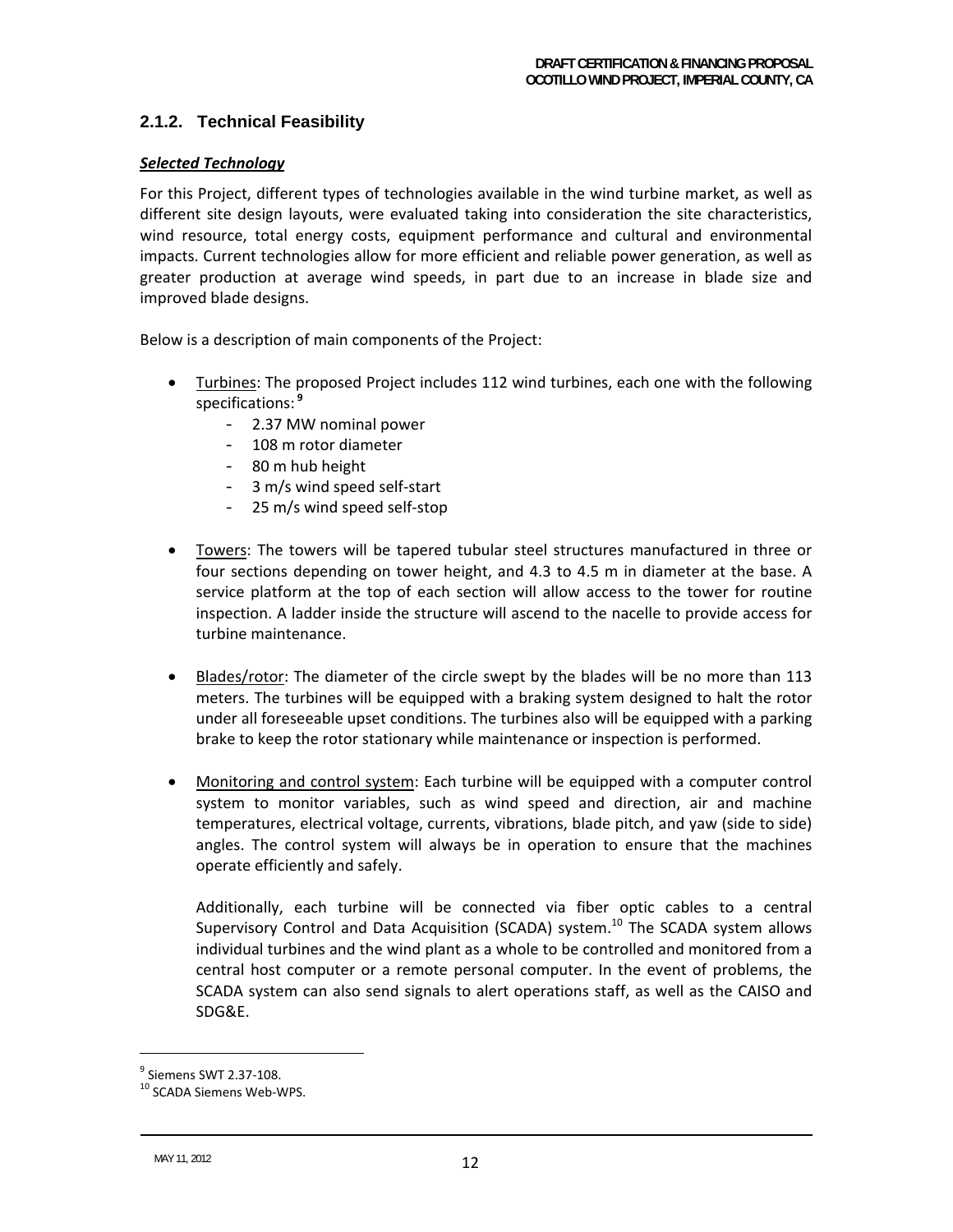- Foundations: A steel-reinforced concrete foundation will support each wind turbine. Each turbine will require land for a permanent 18 x 30 meter crane pad and a 23‐meter diameter area (0.3 acre) for the tower.
- Operation and maintenance facility: A 3.4‐acre O&M facility will be located in the central portion of the proposed Project site. The O&M building and yard will be constructed to store critical spare parts and provide a building for maintenance services. The facility will include four permanent administrative, maintenance and storage building structures, in addition to control buildings for the substation and switchyard. An observation tower approximately 15 meters high will be constructed at the O&M facility and will serve as the control room for the on-site biologist, who will have a commanding 360‐degree view of the entire site for monitoring eagle activity.
- Roads: Up to 42 miles of permanent roads will be constructed to allow circulation within the proposed Project area and provide access to each turbine, the utility switchyard, loop-in structures and the O&M building. The permanent roads will be 6.1 meters wide. but during construction will be up 11 meters in width. The roads will consist of compacted native material, but may also require approximately 4 to 6 inches of aggregate and/or geo‐synthetic material to provide the soil strength needed for construction. The disturbed areas outside the final roadway width will be graded and compacted for use during construction, and then decompacted and stabilized at the conclusion of Project construction.

Planned access routes into the Project site include Imperial Highway (S2), a temporary road north of highway I‐8 and adjacent to the railroad, and/or the existing by‐pass road north and east of the community of Ocotillo. Currently, at the end of Evan Hewes Highway there is an unpaved road that will be used during construction. Improvements will be made to this road to meet the road standards described above. The roads and O&M building were included in the design used in the environmental assessment of the Project.

- Medium-voltage grid: The power generated by the wind turbine at 600 to 1000 V will be stepped up to 34.5 kV using a transformer attached to each turbine for collection within the park. Then the generated electricity will be transmitted to the substation using 23 underground circuits.
- Substation and interconnection: An on‐site substation will further step up the electricity generated to 500 kV for final delivery to the SDG&E grid. The substation will be adjacent to the interconnection utility switchyard, which will include circuit breakers, switches and relay protection. In turn, the switchyard will connect the wind farm to the SDG&E Sunrise Powerlink 500‐kV transmission line with 1,000 MW of capacity, which crosses the Project site and is scheduled to be completed in 2012. The point of interconnection will be located just east of the San Diego/Imperial County border.

The procurement of contracts for this Project is being carried out by its parent company Pattern Renewables. The procurement of turbines will be obtained through the master supply and commissioning agreement already signed with Siemens. Pattern defined the best option based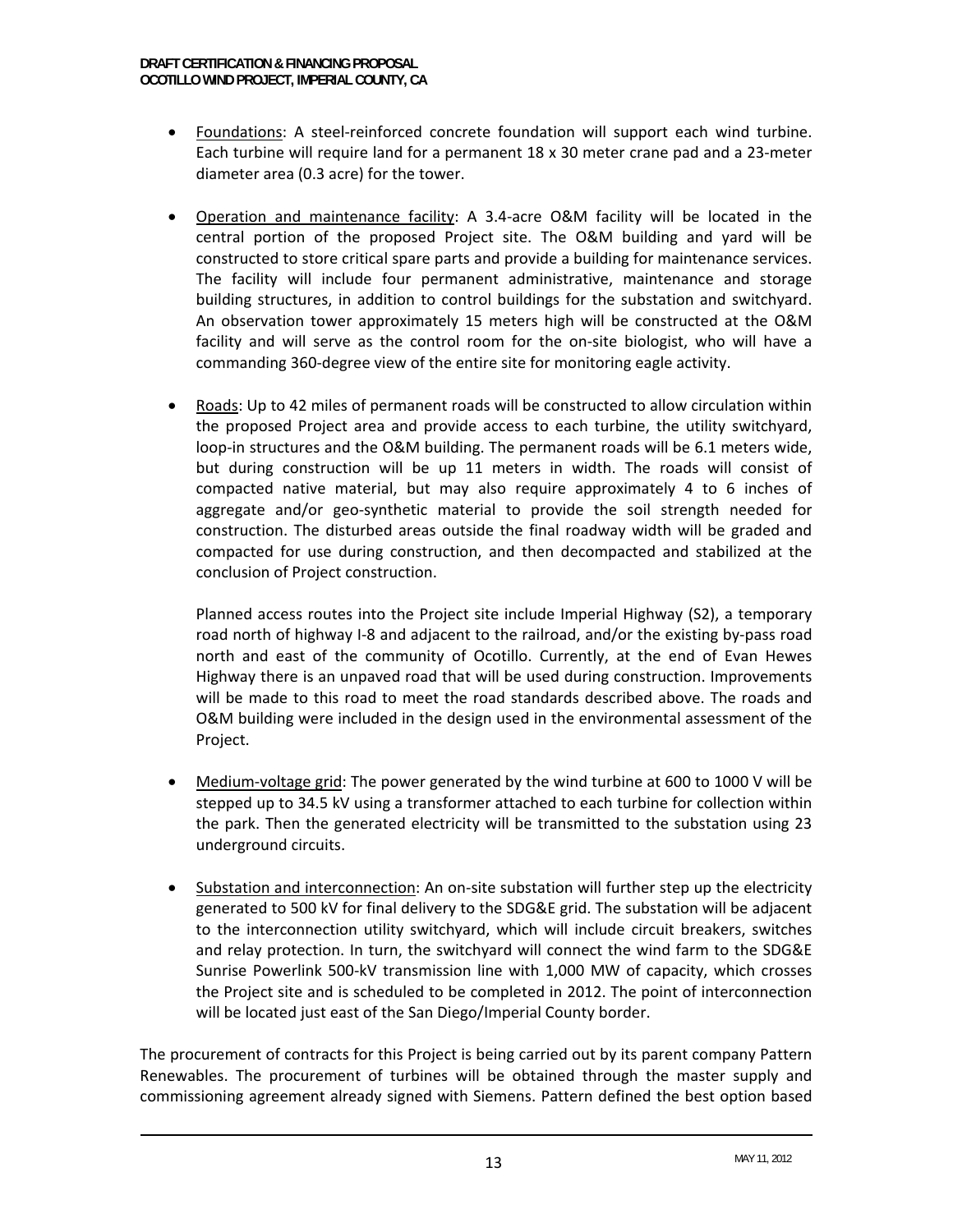on selection criteria that included the total cost of energy, the warranty and O&M services provided and subject to certain technology standards, such as turbine suitability analysis, wind resource, environmental mitigation requirements, financial strength of the manufacturer, and construction schedule needs. Pattern Renewables selected the BoP provider based on its qualifications, experience in the region and warranty services. Blattner Energy is an experienced contractor with a track record of over 15 GW of installed wind capacity since it began operations in 1997. Blattner has built the vast majority of the wind farms constructed in the U.S. and has served as the engineer, procurement and construction (EPC) contractor in more than 10 projects in California, seven of which were in the southern California desert.

In this case of private sector borrowers, NADB's procurement policies require the Bank to "satisfy itself that private sector borrowers use appropriate procurement methods to ensure a sound selection of goods and services, works and consulting services at fair market prices and that their capital investments are made in a cost effective manner." As part of its due diligence process, NADB will review compliance with this policy.

#### **Wind Resource Assessment**

The region where the Project will be located has excellent wind resources. The area boasts strong winds, with annual mean wind speed in the neighborhood of 6.2 m/s at 80 m hub height. According to the National Renewable Energy Laboratories (NREL), the Project area's wind resources compare favorably to that of the best areas in southern California with existing wind farms, as illustrated in Figure 6.



Figure 6 **WIND RESOURCE POTENTIAL**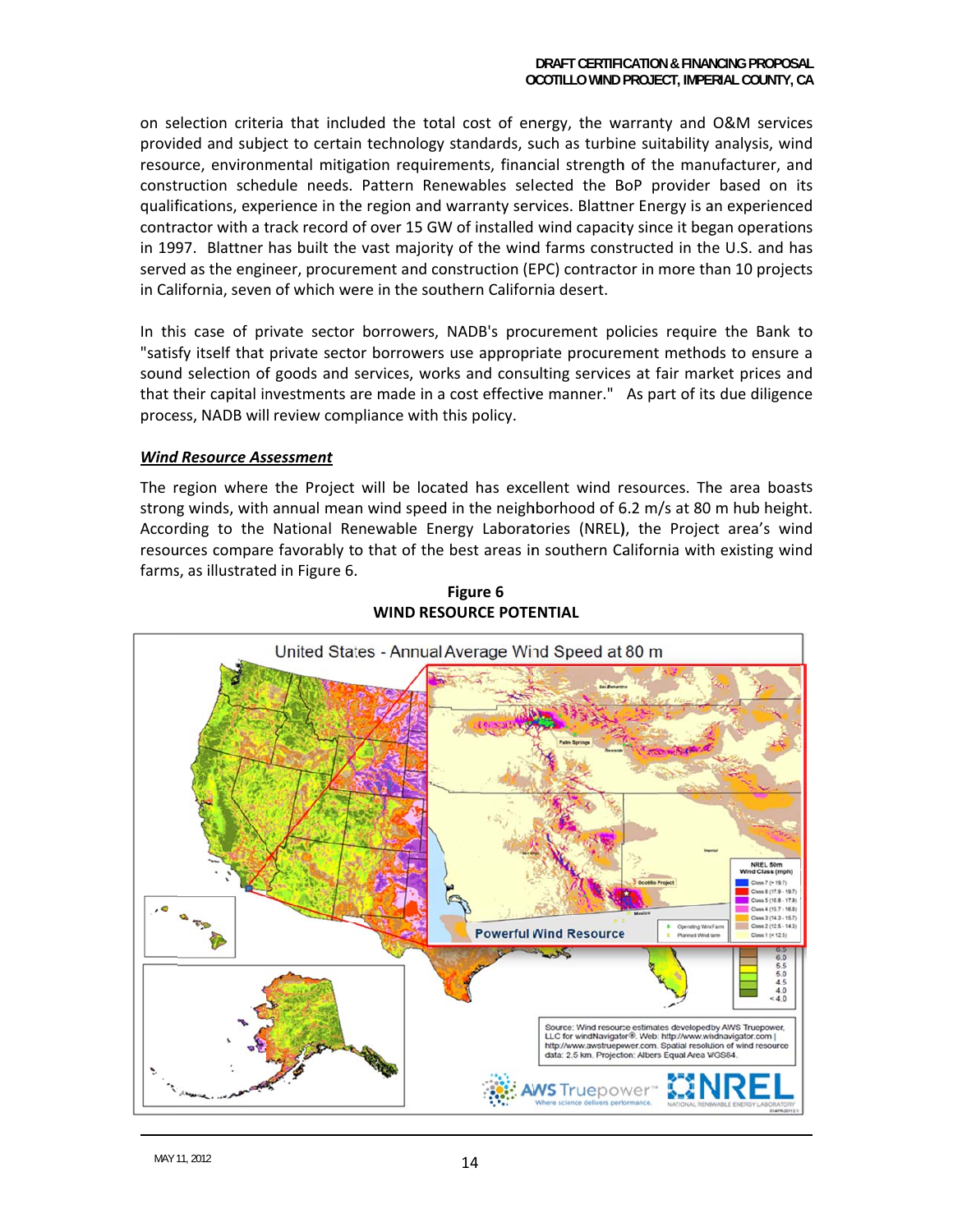In order to review and model available wind resources in the Project area, five metrological (met) towers were installed to collect data, including wind speed, wind direction, and ambient temperature. Data from two remote sensing instruments were also included in the wind resource study. All five met towers and the two remote sensing instruments are located within close range of the proposed locations for the turbines.

Four anemometers were installed in each met tower (10, 30, 50 and 60 meters high). The data studied from each tower was gathered over a period of 12 to 21 months. The available met tower data was compiled, validated and incorporated into the wind resource analysis, which measured wind speed changes at different altitudes.

The energy estimated to be produced using the selected technology was assessed in the Project area by an independent consultant. The results of this assessment support the installation and adequate performance of the wind farm and will be vetted for accuracy and related risks by an independent engineer.

# **2.1.3. Land Acquisition and Right-of-way Requirements**

The Project site is located on land administered by the BLM, which is designated for limited use as part of the California Desert Conservation Area. A portion of Imperial Highway runs northwest to east through the proposed site, and Interstate 8 crosses a portion of the southern area of the site. The BLM‐managed land consists of two areas: the main northwestern site (Site 1) with an approximate acreage of 11,269 and the smaller southeastern site (Site 2) with acreage of 1,167. The site consists of vacant and undeveloped desert land that is currently used for recreational activities. Based on a site visit by the project sponsor representative in May 2010, recreational activities include camping, off-highway vehicle (OHV) use, and target shooting.

The Secretary of the Interior is authorized to grant ROWs on public land for power generation, transmission and distribution systems. An application for ROW authorization for the Project was filed with the BLM for the construction, operation, maintenance, and decommissioning of a 465‐ megawatt (MW) wind energy farm, including a substation; switchyard; administration, operations and maintenance facilities; transmission infrastructure, and temporary construction lay-down areas.  $^{11}$  The BLM authorized use of the public land for the Project through a 30-year Right‐of‐Way Grant (ROW) issued on May 11, 2012.

In addition to the BLM‐managed land, a small portion of land needed for the Project is private property that has been leased by the Sponsor. Due to Sponsor's efforts to eliminate impacts on cultural resources, turbine locations on private land were eliminated from the proposal. The private land will only be used for access to the site and construction of a portion of the underground power collection system.

 $11$  The initial scope of this Project was for 465 MW, which has since been reduced based on alternative studies to minimize environmental and historical preservation impacts. The original dimensions of the project site remain unchanged, but no additional Project phases are being considered at this time.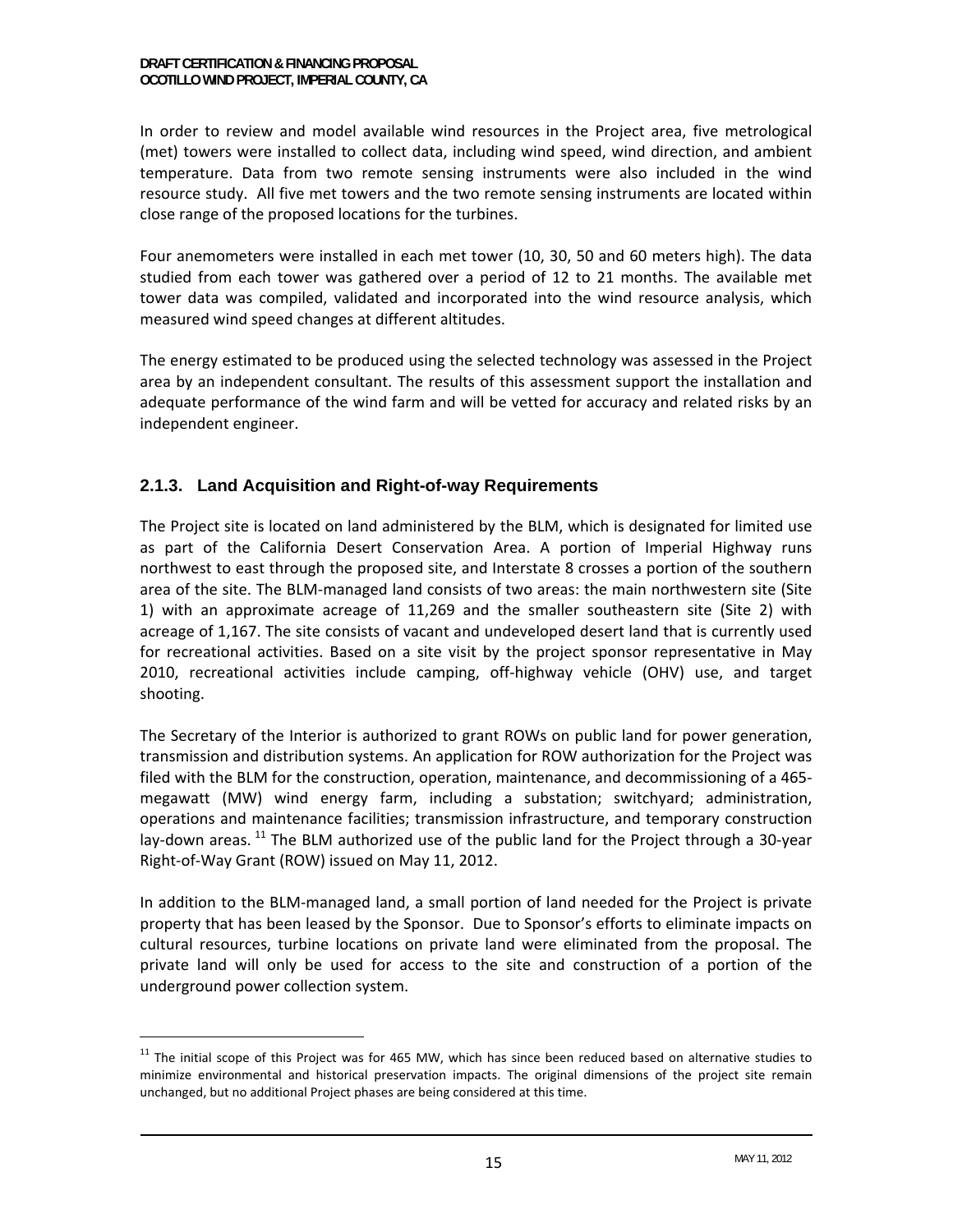Implementation of the proposed Project requires approval from Imperial County as the entity enforcing environmental and public health and safety measures applicable to the construction and operation of the Project. On April 25, 2012, Imperial County's Board of Supervisors approved an agreement to implement the environmental mitigation measures developed jointly with the BLM through the review processes established under the National Environmental Policy Act (NEPA) and California Environmental Quality Act (CEQA). The Board specifically disclaimed zoning and land use jurisdiction over the federal lands (negating the need to issue a conditional use permit (CUP) and zoning variance) and found that the improvements on private land were allowed under the applicable zoning.

A Determination of No Hazard to Air Navigation (DNH) was issued for each turbine location by the Federal Aviation Administration; however, the location of 11 turbines and two met towers has been re-filed. The corresponding DNH authorizations are pending and anticipated for May 2012.

Ocotillo Express has applied for a ROW to use the existing by‐pass road, and is arranging a road‐ use agreement with the private mining companies who also have ROWs for the by‐pass road.

Permits related to Project implementation, such as building permits from the local governing agency and rights‐of‐way related to federal or state transportation corridors, will be obtained prior to construction, as is normally the case in construction activity.

### **2.1.4. Management and Operations**

For construction, the Sponsor has selected a Balance of Plant ("BoP") approach since the turbines have been procured and contracted separately.<sup>12</sup> The scope of work includes the site development works and the construction of all access roads; the construction of the wind turbine foundations; the erection of the wind turbines; the installation of the entire energy collection system, including transmission lines from the turbines to the wind farm's substation; the construction of that substation; the installation of the SCADA system and the construction of all buildings on the site.

The Project will be directly operated by an on‐site Pattern Renewables management team, backed by a Project Administration Agreement signed with its affiliated operating company.<sup>13</sup> Approximately 17 permanent, full‐time jobs are expected to be created, with an additional 10 temporary employees or contractors expected to be onsite for approximately 12 weeks per year. Market‐standard warranties have been secured on the turbines, BoP and the main transformer.

The computer control system for each turbine will perform self‐diagnostic tests allowing a remote operator to ensure each turbine is functioning at peak performance. Annual maintenance procedures will consist of inspecting wind turbine components and fasteners.

 $12$  The purchase, supply, delivery and commissioning of the turbines and associated infrastructure for the Project are covered by the executed agreement between Siemens Energy, Inc. and Pattern Renewables.<br><sup>13</sup> Pattern Operators, LP.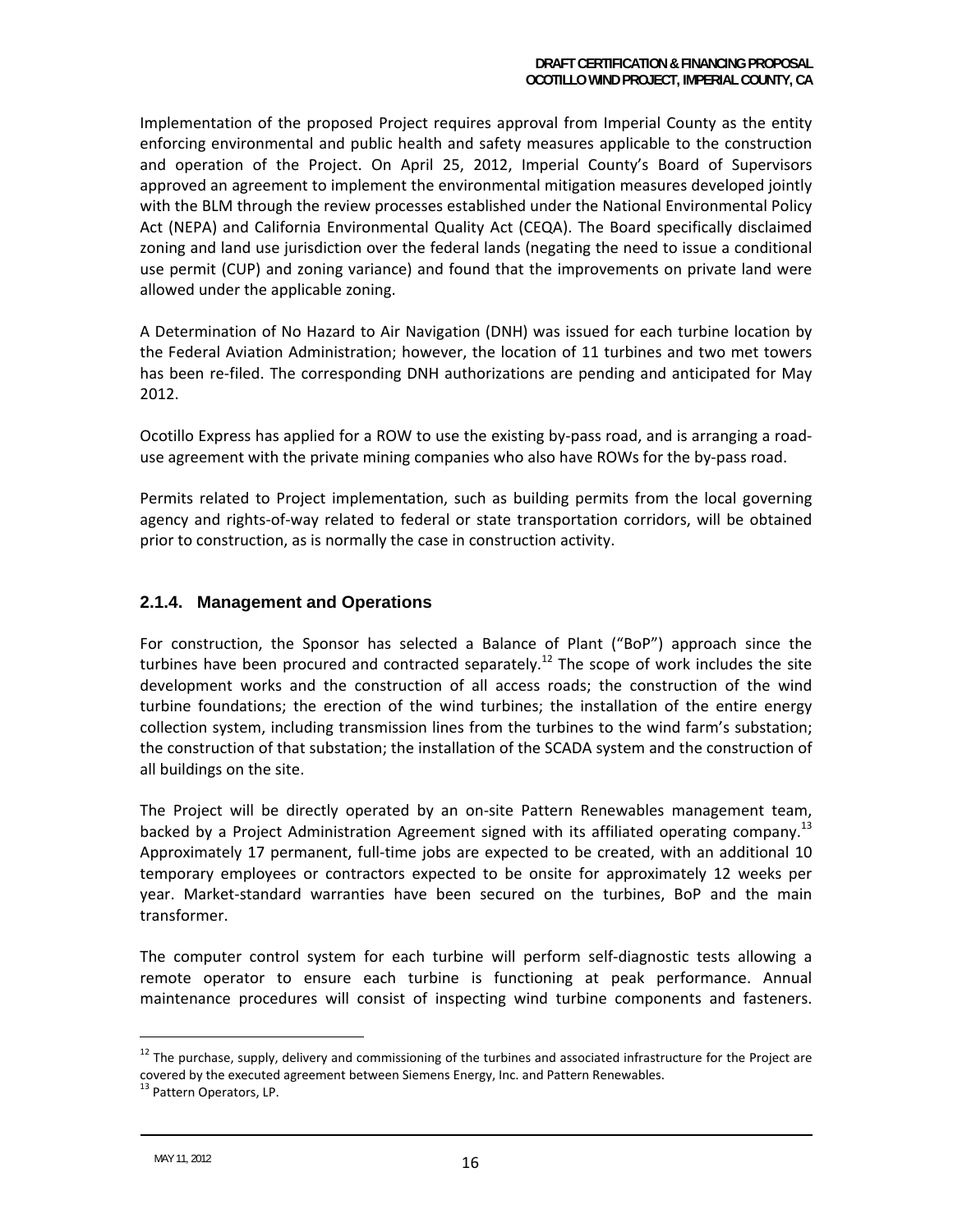Annual maintenance activities requiring the temporary shutdown of turbines will be coordinated to occur during periods of little or no wind to the extent possible, in order to minimize reductions in the amount of overall energy generation.

Routine maintenance activities will consist of visual inspections, oil changes, and gearbox lubrication. For operation, inspection and maintenance, five or six service vehicles will normally be used. Project access roads will be graded as necessary to facilitate operations and maintenance. In addition to grading, the application of new gravel may be necessary to maintain road surfaces.

The Project will be connected to the Sunrise Powerlink transmission line. CAISO requires its utilities to keep their transmission line structures in good operational condition. For this task, SDG&E will use the main access road to the Project substation to access the 500‐kV switchyard.

# **2.2 ENVIRONMENTAL CRITERIA**

# **2.2.1. Compliance with Applicable Environmental Laws and Regulations**

### *Applicable Laws and Regulations*

### *National Environmental Policy Act (NEPA)*

In processing ROW applications, the BLM must comply with the Department of the Interior's regulations applicable to implementing the procedural requirements of NEPA (43 CFR Part 46), as well as the BLM's NEPA Handbook (H‐1790‐1; January 2008).

## *California Environmental Quality Act (CEQA)*

The CEQA was adopted in 1970 and incorporated into the Public Resources Code §§21000‐ 21177. Its purpose is to inform governmental decision‐makers and the public about the potentially significant environmental effects of proposed activities; require changes in projects through the use of alternatives or mitigation measures when feasible; and disclose to the public the reasons why a project was approved if significant environmental effects are involved. CEQA applies to projects undertaken, funded or requiring an issuance of a permit by a public agency.

#### *Federal Land Policy and Management Act (FLPMA)*

The FLPMA provides the BLM's overarching mandate to manage the lands and resources under its stewardship based on the principles of multiple use and sustained yield. The Secretary of the Interior is authorized to grant ROWs on public land for power generation, transmission, and distribution systems (Section 501(a)(4)). A FLPMA ROW application has been submitted by Ocotillo Express to construct, operate, maintain, and decommission a wind energy‐generating facility and associated infrastructure on public lands administered by the BLM in compliance with the FLPMA and BLM ROW regulations.

#### *National Historic Preservation Act of 1966 (NHPA), as Amended*

The NHPA is legislation intended to preserve historical and archaeological sites and requires federal agencies with jurisdiction over a proposed federal project to take into account the effect of the undertaking on cultural resources listed or eligible for listing on the National Register of Historic Places and requires that the agencies afford the State Historic Preservation Office (SHPO), any potentially affected Native American tribe, and the Advisory Council on Historic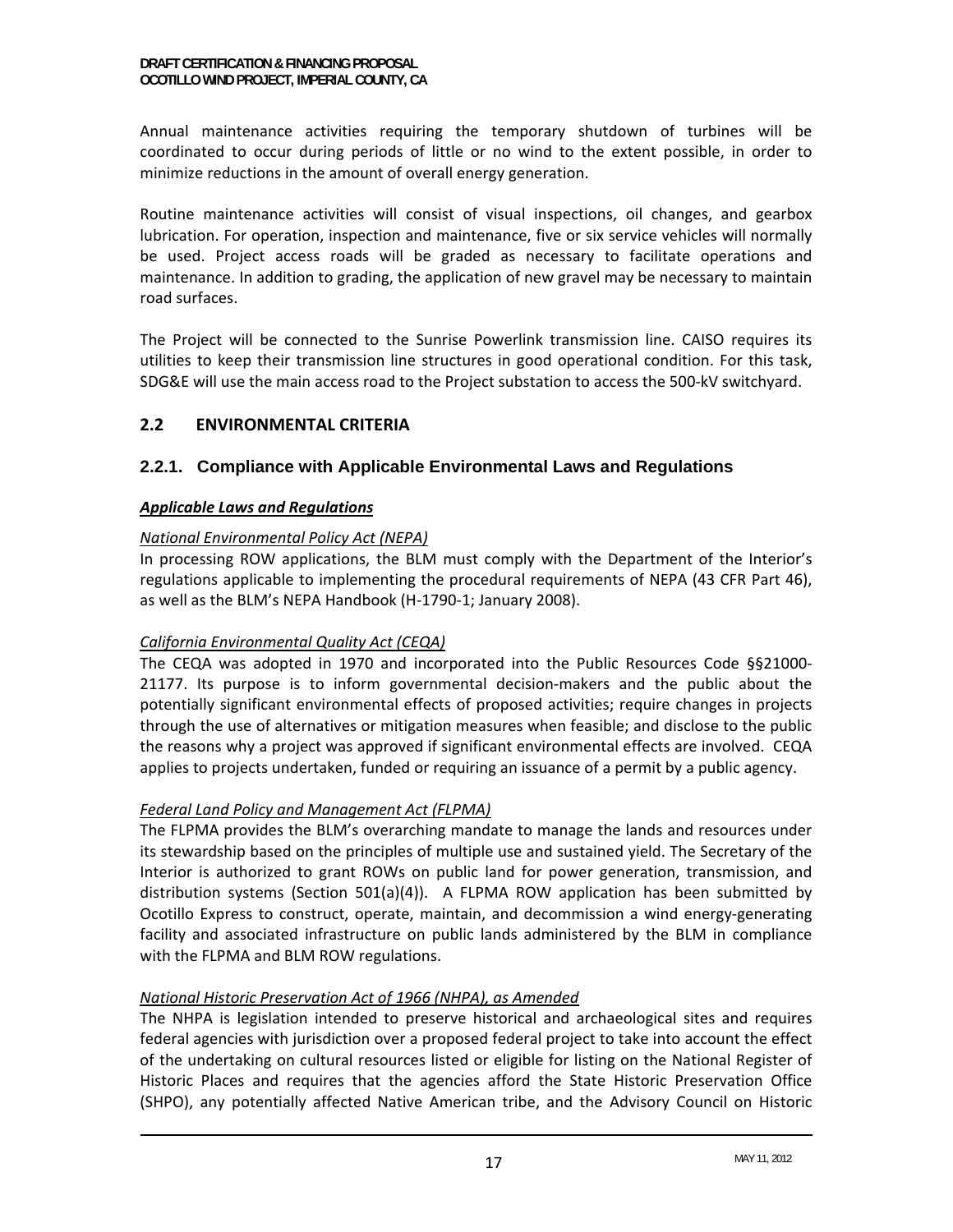Preservation an opportunity to comment on the undertaking. This is known as the Section 106 Review (16 USC 470).

#### *California Renewables Portfolio Standard (RPS)*

In 2002, California's Renewables Portfolio Standard (RPS) was established under Senate Bill 1078. In November 2008, the California Energy Policy Report's goal of 33% by 2020 was confirmed by Governor Arnold Schwarzenegger in the Executive Order S‐14‐08. In 2009, the California Air Resources Board (CARB) under its Assembly Bill 32 authority was directed by Executive Order S‐21‐09, to enact regulations to achieve the goal of 33% renewables by 2020.

In order to achieve the 33% goal by 2020, in April 2011, Senate Bill X1‐2 was signed by Governor Edmund G. Brown, Jr. This new RPS replaces the previous CARB's 33 percent goal and applies to all electricity retailers in the state. Entities, including publicly‐owned utilities (POUs), investor‐ owned utilities (IOU), electricity service providers, and community aggregators, must adopt the new RPS goals of 20% of retails sales from renewables by the end of 2013, 25% by the end of 2016, and the 33% by the end of 2020.

#### *Environmental Studies and Compliance Activities*

A joint NEPA/CEQA process was undertaken for the Ocotillo Wind Project, with the BLM and Imperial County acting as NEPA and CEQA leads, respectively, and Aspen Environmental Group acting as the NEPA/CEQA contractor. In order to fully comply with this process, a comprehensive Environmental Impact Statement study, jointly with a CEQA Environmental Impact Report was performed by Ocotillo Express (EIS/EIR). The CEQA EIR was certified by the Imperial County Board of Supervisors on April 25, 2012. As part of this process, Ocotillo Express has conducted the environmental studies and surveys described below:

- Archaeological Survey: A BLM Class III archaeological survey was conducted for the entire Area of Potential Effects (APE) directly impacted by the Project. Intensive surveys were used to methodically inventory these areas and to record the archaeological resources identified therein. Records include the detailed documentation of all identified resources, their boundaries and location, potential significance, appearance and integrity of each resource, and the method of survey. **As archaeological resources were identified within the direct impact APE, the location of turbines was modified to avoid them, and new direct‐impact APE areas were surveyed and substituted for the avoided areas.**
- Livestock grazing: According to the 2010 Geocommunicator on the BLM website, there are no livestock grazing allotments located within or adjacent to the proposed Project site or ROW application area. The McCain Valley rangeland allotment is located approximately three miles southwest of the proposed Project site, in San Diego County. **As such, the proposed Project site will not contain or traverse any established grazing land.**
- Mineral resources: The Mineral Resources Database System (MRDS), administered by the U.S. Geological Survey (USGS), indicates that an active sand and gravel production site called "Ocotillo Plant" is located within the proposed action site boundary. The data shows the Ocotillo Plant roughly in the middle of the proposed action site, directly east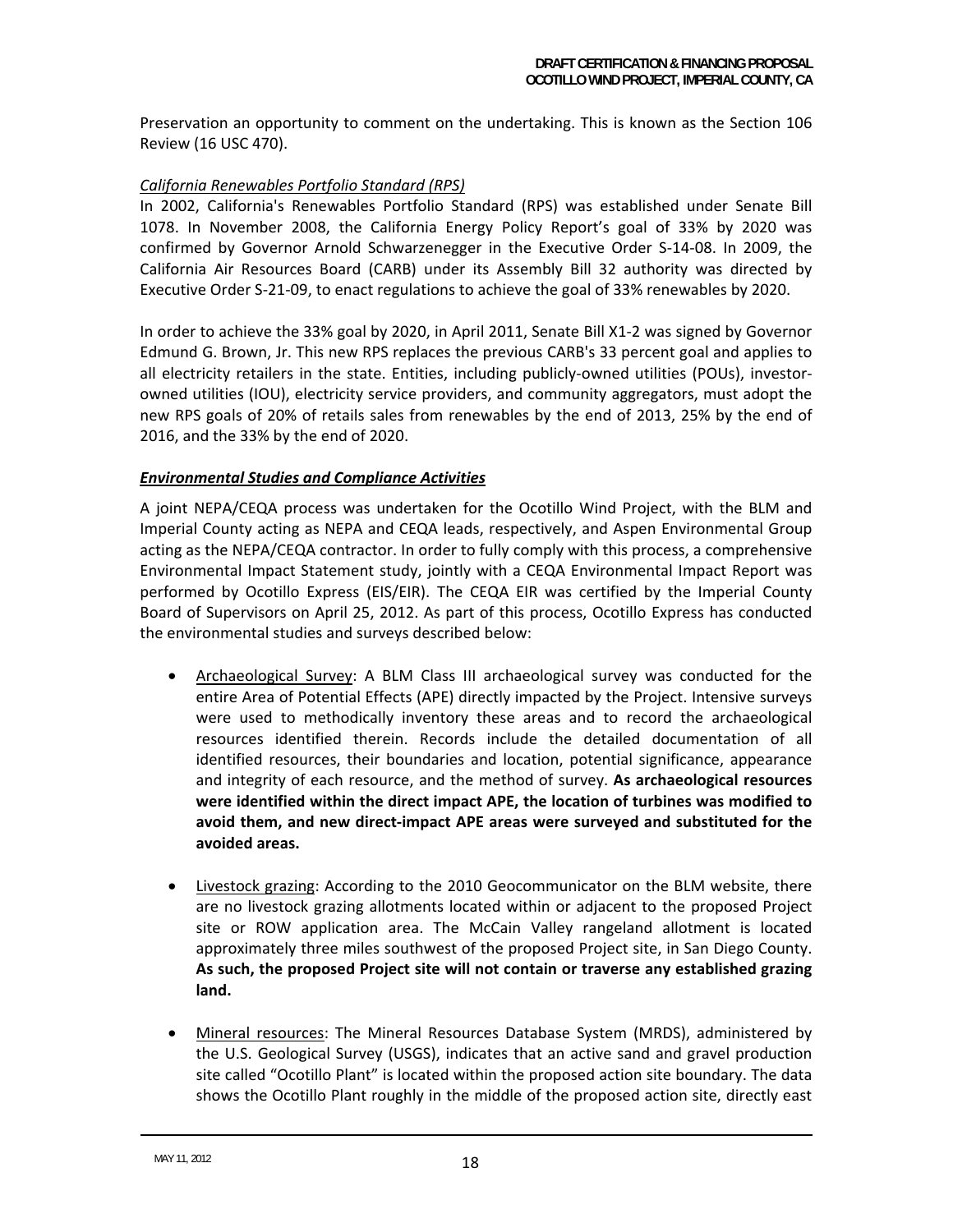of the Rail Unloading Area and directly south of the Batch Plant. **However, based on detailed biological field surveys conducted by HELIX Environmental Planning, there are no active mines within the Project boundaries.**

- Noise: Data collection was conducted through review of Pattern Renewables' permit application (Pattern Renewables, 2010). The study area was defined as the proposed Project site and areas within approximately one mile of the proposed Project site. Roadways accessing the Project area were also included, such as Interstate 8 (I‐8), Evan Hewes Highway, Highway 98 (SR‐98), and Imperial Highway (County Highway S2). Noise mitigation measures required for the Project are described in the "Implementation Agreement" executed with Imperial County.
- Paleontological resources: **Based on the records of the San Diego Natural History Museum (SDNHM), Anza‐Borrego Desert State Park Desert District Stout Research Center (ABDSP‐DSRC), and the Natural History Museum of Los Angeles County (LACM), no previously recorded fossil localities occur within the Project area**, although ten previously recorded fossil localities occur immediately adjacent to the Project area, and numerous other localities have been documented in the same geologic units at other locations in Imperial Valley.
- Soil: Based on the Preliminary Geotechnical Investigation prepared for the proposed Project, the Project site and Yuha Desert surface material is composed of silts, sands, limited clays, gravels, cobbles and boulders. Quaternary lake deposits, alluvium, stream channel deposits, fan deposits, and Pleistocene non‐marine deposits comprise the majority of the material with local origin from the Inkopah and Jacumba Mountains to the west and south and from the Coyote Mountains to the north. The thickness of alluvial sediments around the proposed Project site appear to range from 50 feet or less at the edge of the mountains, upwards to 350 feet in the cross‐section near the deeper middle alluvial fan portions of the site.
- Vegetation resources: Vegetation mapping within the proposed Project site was done through a combination of field surveys and aerial photo interpretation. The aerial photos were scaled at  $1'' = 400'$ . Vegetation data points were taken with a global positioning system (GPS) to aid in aerial photo interpretation. There are limitations to aerial photo interpretation in the desert as the surface soils and geology often are more influential on the aerial photograph signature than the vegetation. The BLM required that the National Vegetation Classification System (NVCS) be used for the Proposed Action. The Manual of California Vegetation, 2nd Edition (MCV) is the California extension of the NVCS.<sup>14</sup> The mapping units used reflect the system presented in the MCV.
- Water resources: Observed surface waters on the proposed Project site are streams and wetlands. The proposed Project is located within the Imperial Valley Planning Area of the Colorado River Basin Hydrologic Region. Major surface water features in the region

<sup>&</sup>lt;sup>14</sup> Manual of California Vegetation, 2nd Edition, Sawyer et al., 2009.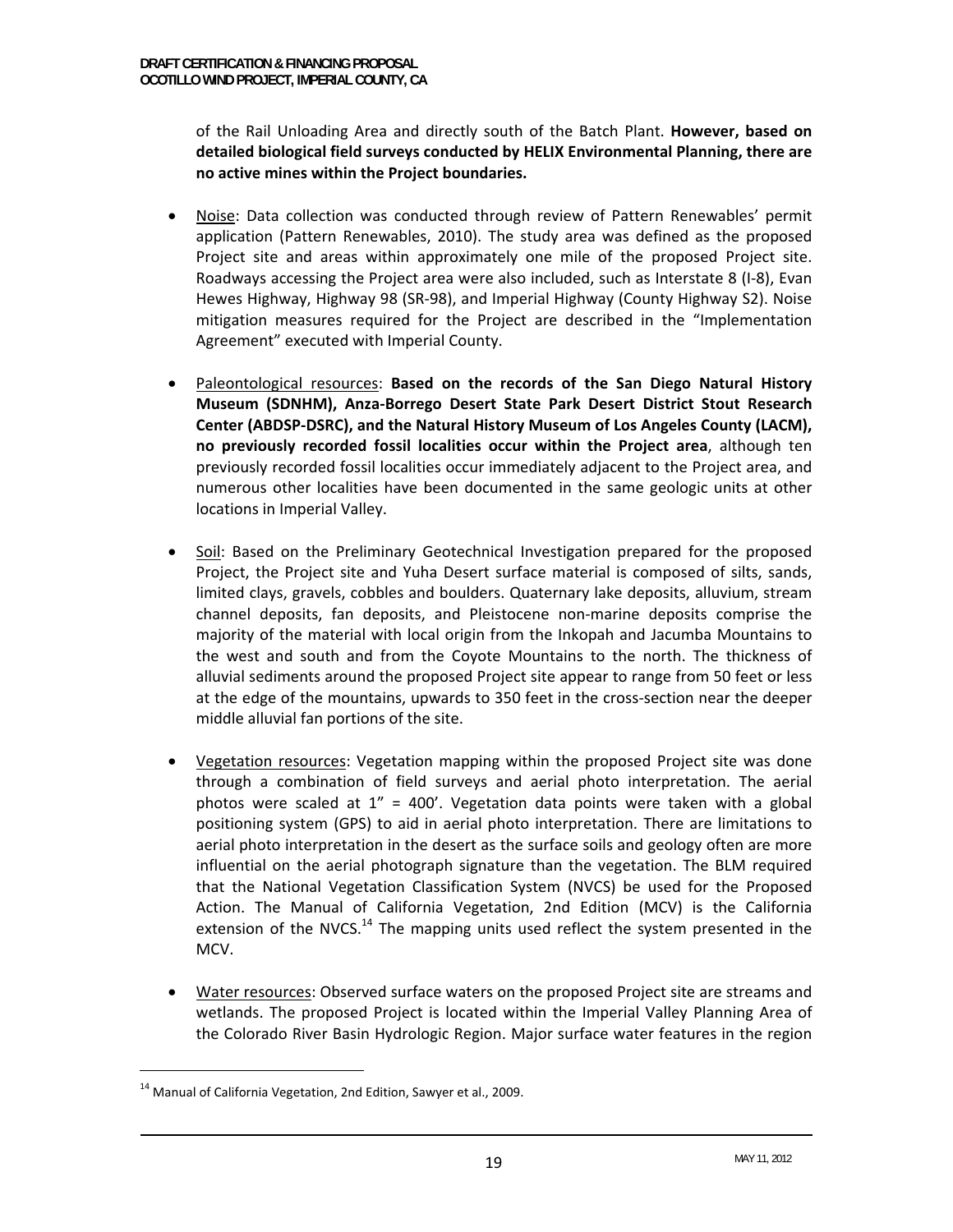include the Colorado River (east of the Project site), the Salton Sea (north of the Project site), the New River (east of the Project site), the Alamo River (east of the Project site), and several major canals, including the West Side Main Canal, Central Main Canal, East Highline Canal, All American Canal, and Coachella Canal.

- Wild horses and burros: The BLM administers wild horses and burros as guided by the Wild Free‐Roaming Horse and Burro Act of 1971, including the management of Herd Areas (HA) and Herd Management Areas (HMAs). **According to the 2010 Geocommunicator on the BLM website and the 2006 BLM map for HAs and HMAs in southern California, there are no HAs or HMAs located within or adjacent to the proposed Project site or ROW application area.**
- Wildland fire ecology: The Project is within an area of sustained strong winds according to the National Renewable Energy Laboratory, and this factor contributes to the ranking of the project site as a moderate and high fire hazard severity zone. Fire Hazard Severity Zones (FHSZs) are areas of significant fire hazards based on fuels, terrain, weather, and other relevant factors that have been mapped by the California Department of Forestry and Fire Protection (CAL FIRE). The Project is located in lands under the jurisdiction of BLM within a moderate FHSZ. **Fire risk at the Project site is expected to be moderate, and the potential for a major fire to occur in the area surrounding the Project site is also moderate.**
- Wildlife resources: Several surveys were conducted resulting in the identification of Rosy boa, Red‐diamond rattlesnake, Flat‐tailed horned lizard, Cooper's hawk, Sharp‐ shinned hawk, Golden eagle, Long‐eared owl, Burrowing owl, Brant, Ferruginous hawk, Swainson's hawk, Vaux's swift, Northern harrier, Yellow warbler, willow flycatcher, Merlin, Prairie falcon, American peregrine falcon, Loggerhead shrike, Osprey, Brewer's sparrow, Le Conte's thrasher, Western mastiff‐bat, Peninsular bighorn sheep, and American badger, among others with a low frequency of observation. Mitigation and protection measures will be implemented in accordance with regulations and best management practices as described below and in the various plans available for consultation listed in section 3.1.

#### *Pending Environmental Tasks and Authorizations*

The following formal authorizations are in the process of being obtained for the Project:

| <b>Authority</b>                                 | <b>Permit/Authorization</b>                                           |
|--------------------------------------------------|-----------------------------------------------------------------------|
| Federal Aviation Administration (FAA)            | Determination of No Hazard to Air Navigation<br>(11 turbines pending) |
| United States Army Corps of Engineers<br>(USACE) | Nationwide Permit 12, Clean Water Act Section<br>404                  |

**Table 3 PENDING ENVIRONMENTAL AUTHORIZATIONS**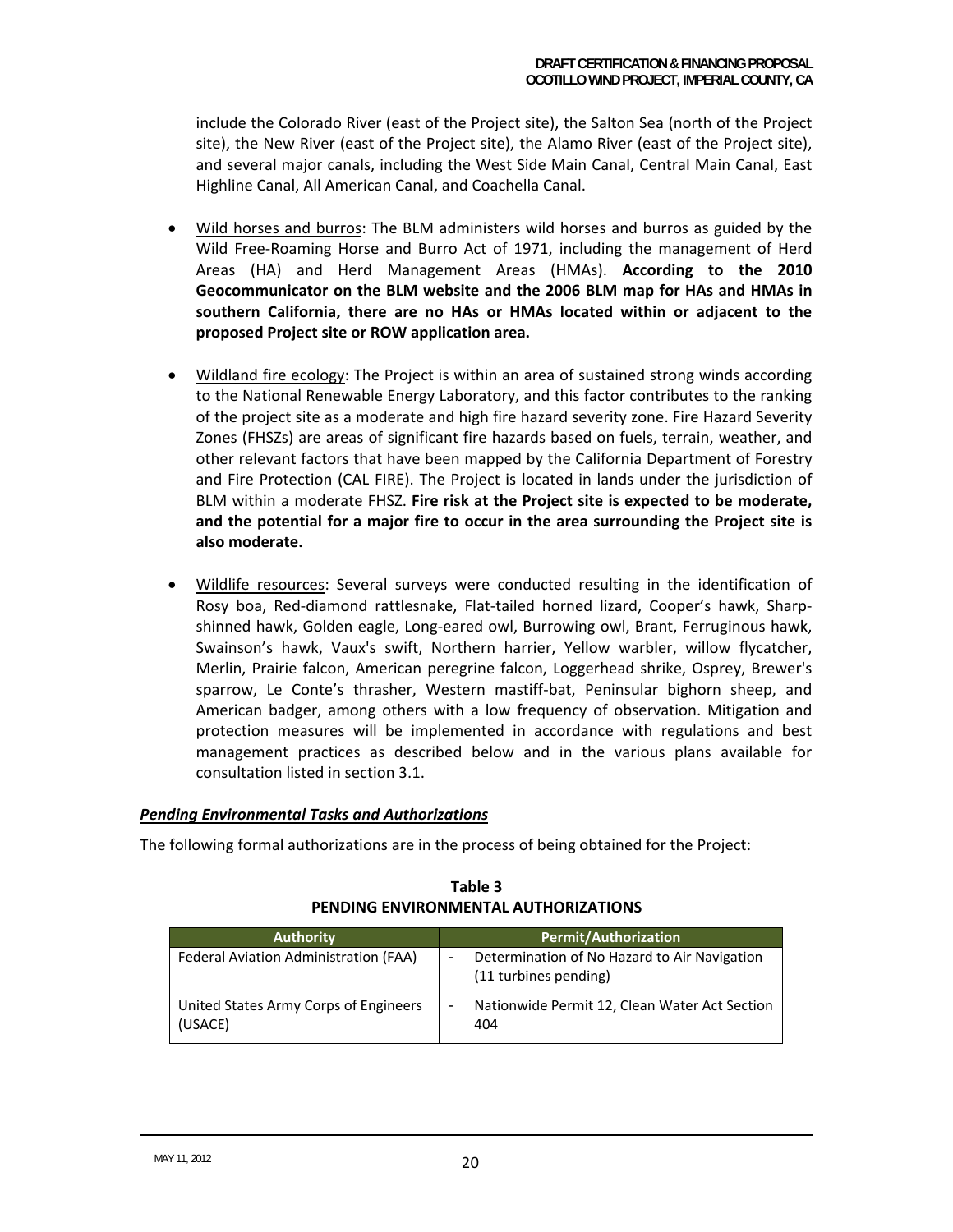#### *Compliance Documentation*

Formal authorizations have been obtained and impact mitigation plans developed for the Project as follows:

- BLM Record of Decision (DOI Control Number: No. FES 11-20; Publication Index Number: BLM/CA/ES‐2011‐15+1793)
- BLM Right-of-Way Grant and Notice to Proceed, serial number CACA 051552
- Determinations of No Hazard to the Flight Navigation by the FAA (excluding the 11 pending)
- National Pollutant Discharge Elimination System Permit 713C363445
- Memorandum of Agreement among the BLM‐California, USACE, Ocotillo Express, California State Historic Preservation Officer, and the Advisory Council on Historic Preservation regarding the Ocotillo Express Wind Energy Project, Imperial County, California.
- BLM Cultural Use Permit (CA-10-21)
- Avian and Bat Protection Plan
- Eagle Conservation Plan
- Archeological Monitoring Plan
- Nesting Bird Mitigation and Monitoring Plan
- Integrated Weed Management Plan
- Ocotillo Tribal Participation Plan
- Bighorn Sheep Mitigation and Monitoring Plan
- Habitat Vegetation Plan
- Agreement to Implement Health, Safety and Environmental Measures ("Implementation Agreement") – Imperial County (4820‐5892‐1743.1)
- Formal Section 7 Opinion on the Proposed Ocotillo Express Wind Project Imperial County, California (3031‐P) CAD000.06, U.S. Fish and Wildlife Service (USFWS)
- Streambed Alteration Agreement, California Department of Fish and Game (CDFG), Notification Number 1600‐2011‐0192‐R6 (Revision 2)

## **2.2.2. Environmental Effects/Impacts**

There is a need for affordable and environmentally beneficial alternatives to conventional fossil‐ fuel-derived energy sources. Additionally, renewable energy projects create an opportunity to generate electricity without the same atmospheric emissions generated by fossil‐fuel‐based plants.

Wind is a source of renewable energy, which means it can be produced without depletion of natural resources. It is a clean form of renewable energy and is currently used in many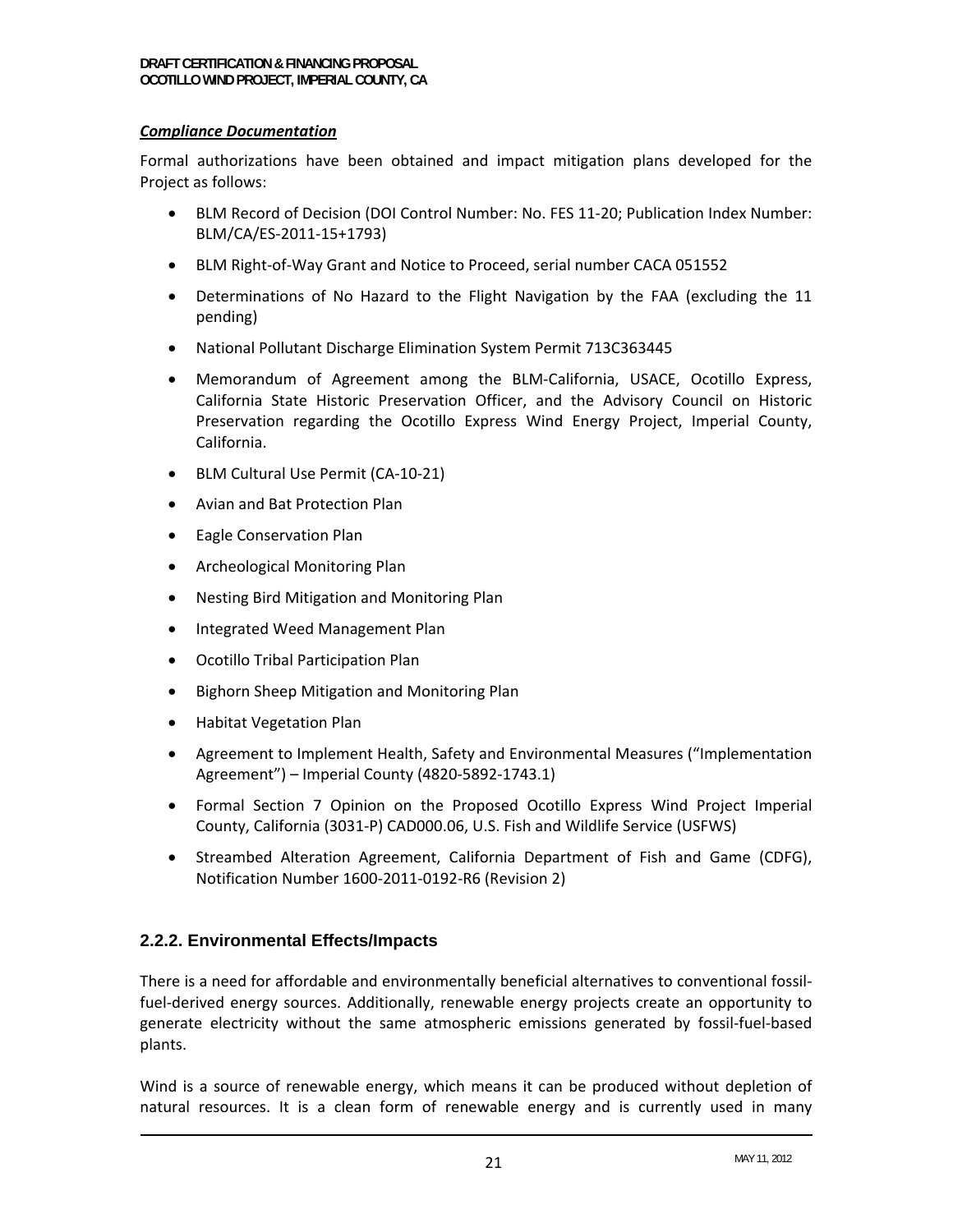developed and developing nations to meet their demand for electricity. Wind power does not produce waste byproducts that require disposal or gas emissions that contribute to air pollution. It does not consume or pollute water. No water is expected to be used for turbine cooling during normal operation. Water may be used in small amounts for the cleaning of turbines from time to time. Any water used for cleaning purposes will be disposed of at appropriate facilities and in accordance with environmental regulations. The Project provides an opportunity to displace greenhouse gases (GHG) and other pollutants produced by traditional fossil‐fuel‐based energy generation, while providing the residents of the border region with a safe and reliable energy alternative.

#### *Existing Conditions and Project Impact – Environment*

Historically, the United States has depended to a great extent on fossil fuels for the generation of energy. This conventional energy development can affect the natural environment due to the harmful emissions related to the generation process, including the release of GHG, as well as other pollutants, such as sulfur dioxide  $(SO<sub>2</sub>)$  and nitrogen oxides (NOx).

Current electricity generation for the residents of California relies on a mix of energy production technologies including: coal (7.7%), natural gas (41.9%), nuclear (13.9%), other renewables (13.7%), hydroelectric (10.8%) and others (12.0%). Based on nearly 204 million MWh of net power generation in California in 2010, 55.4 million metric tons of  $CO<sub>2</sub>$ , 3,000 metric tons of  $SO<sub>2</sub>$ , and 80,000 metric tons of NOx were emitted.

| <b>Energy Source</b>                                                                                   | <b>Total Generation 2010 (MWh)</b> |  |  |  |
|--------------------------------------------------------------------------------------------------------|------------------------------------|--|--|--|
| Coal                                                                                                   | 2,100,221                          |  |  |  |
| Petroleum                                                                                              | 1,059,289                          |  |  |  |
| <b>Natural Gas</b>                                                                                     | 107,522,313                        |  |  |  |
| Other Gases <sup>1</sup>                                                                               | 1,694,641                          |  |  |  |
| <b>Nuclear</b>                                                                                         | 32,200,757                         |  |  |  |
| Hydroelectric                                                                                          | 33,430,870                         |  |  |  |
| Other Renewables <sup>2</sup>                                                                          | 25,278,456                         |  |  |  |
| Other $3$                                                                                              | 839,048                            |  |  |  |
| $^1$ Other gases include blast furnace gas, propane gas, and other manufactured and waste gases        |                                    |  |  |  |
| derived from fossil fuels.                                                                             |                                    |  |  |  |
| <sup>2</sup> Other Renewables includes biogenic municipal solid waste, wood, black liquor, other wood  |                                    |  |  |  |
| waste, landfill gas, sludge waste, agriculture byproducts, other biomass, geothermal, solar            |                                    |  |  |  |
| thermal, photovoltaic energy, and wind.                                                                |                                    |  |  |  |
| <sup>3</sup> Other includes non-biogenic municipal solid waste, batteries, chemicals, hydrogen, pitch, |                                    |  |  |  |
| purchased steam, sulfur, tire-derived fuels and miscellaneous technologies.                            |                                    |  |  |  |
| Note: Totals may not equal sum of components because of independent rounding.                          |                                    |  |  |  |
| Source: U.S. Energy Information Administration, Form EIA-923, "Power Plant Operations Report"          |                                    |  |  |  |
| and predecessor forms.                                                                                 |                                    |  |  |  |

**Table 4 2010 CALIFORNIA ELECTRIC POWER INDUSTRY GENERATION**

Because wind power has zero fuel cost, zero emissions and zero water use related to energy generation, the Project will help reduce the demand for fossil‐fuel‐fired electricity, and thus displace related harmful emissions. For the next 20 years, the production of 646,000 MWh/year of zero-carbon generation will help avoid the emission of nearly 3.5 million metric tons of  $CO<sub>2</sub>$ into the atmosphere. The anticipated environmental outcomes include new renewable energy generation capacity (265.5 MW; >646,000 MWh in year 1) and an expected displacement of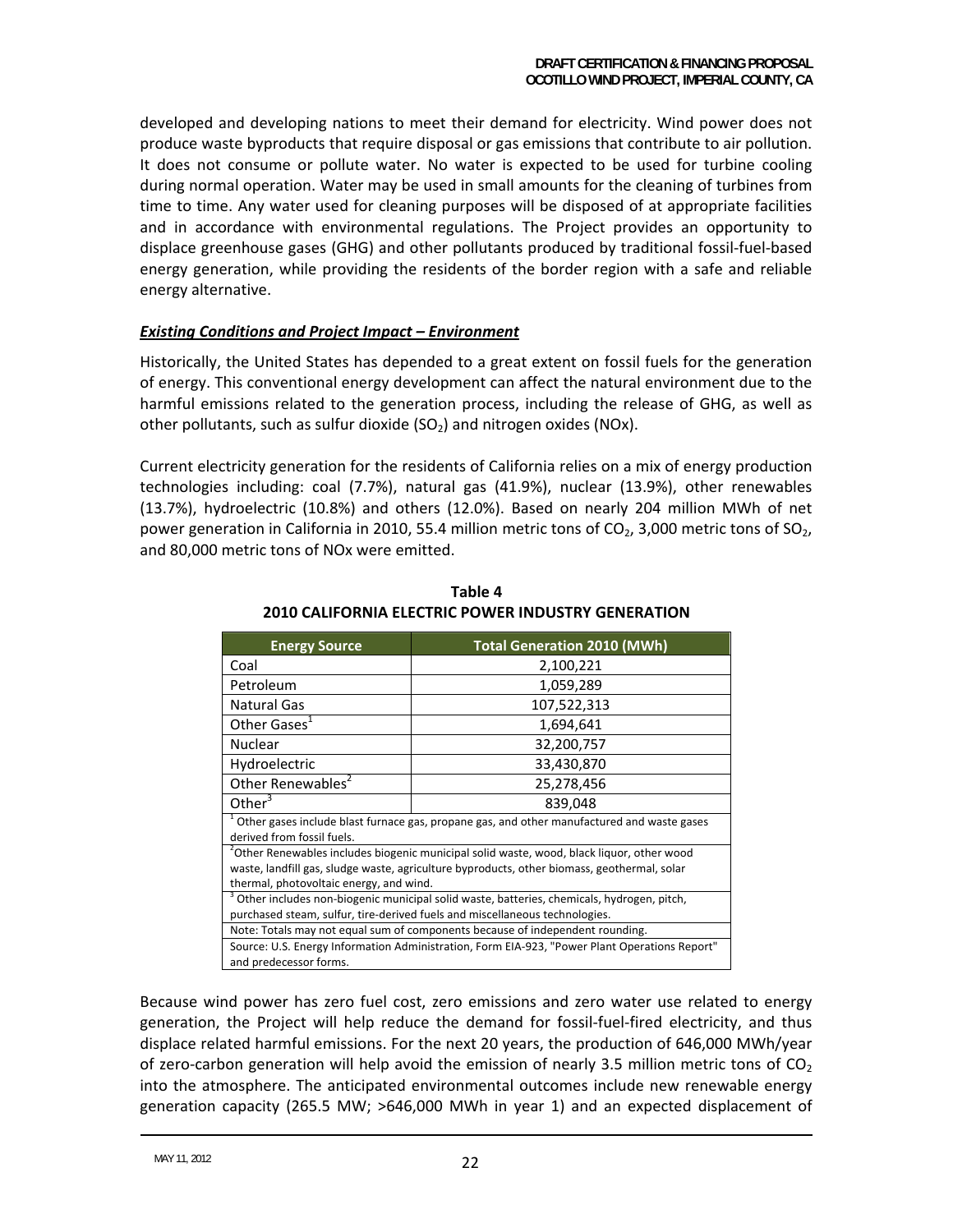more than 175,000 metric tons/year of carbon dioxide and 264 metric tons/year of nitrogen oxides $^{15}$ .

#### *Mitigation of Risks*

-

The impacts associated with the construction, operation, maintenance, and decommissioning of wind turbines at the Project site are fully disclosed and analyzed in the EIS/EIR. Adverse impacts associated with implementation of the project can be avoided or substantially reduced based on compliance with applicable laws, ordinances, regulations and standards, and compliance with measures provided in the Final EIS/EIR and related mitigation plans. The following specific mitigation tactics will be employed to reduce anticipated environmental effects.

- Impacts to sensitive vegetation communities/habitats*:*
	- o Disturbed areas shall be revegetated according to a Habitat Restoration/Revegetation Plan (HRRP) approved by the BLM and wildlife agencies
	- o Biological monitoring shall be conducted during Project construction. A designated biologist shall be employed for construction and post‐construction monitoring; habitat restoring annual reports must be prepared.
	- o Permanent impacts to sensitive vegetation communities shall be compensated through a combination of compensation and restoration at a minimum 1:1 ratio or as required by the permitting agencies.
- Impacts to the surroundings: A Fugitive Dust Control Plan shall be developed and implemented in accordance with BLM and Imperial County standards.
- Impacts to the aviation*:* Night lighting during construction and O&M shall be minimized by using shielded directional lighting to the extent necessary to meet FAA standards.
- Impacts to Flat‐Tailed Horned Lizard (FTHL) and Barefoot Banded gecko habitats:
	- o To the maximum extent practicable, grading in FTHL habitats shall be conducted from March 1 through September 30, or when ground temperatures are between 75 and 100 degrees Fahrenheit. FTHLs shall be removed from harm's way during all construction activities. The purchase of FTHL habitats and/or monetary compensation, as determined by the FTHL Interagency Coordinating Committee, may be required.
	- o A Raven Control Plan shall be prepared and implemented for the portion of the proposed Project within occupied and assumed occupied FTHL habitats.
	- o The Designated Biologist or Biological Monitor(s) shall evaluate and implement the best measures to reduce FTHL and other wildlife species mortality.

 $15$  SO<sub>2</sub> emission reductions are not calculated for this Project because its emission factor is minimal based on California's energy generation portfolio. According to EIA, California's SO<sub>2</sub> emission factor is less than half of the smallest unit of measure: 0.5.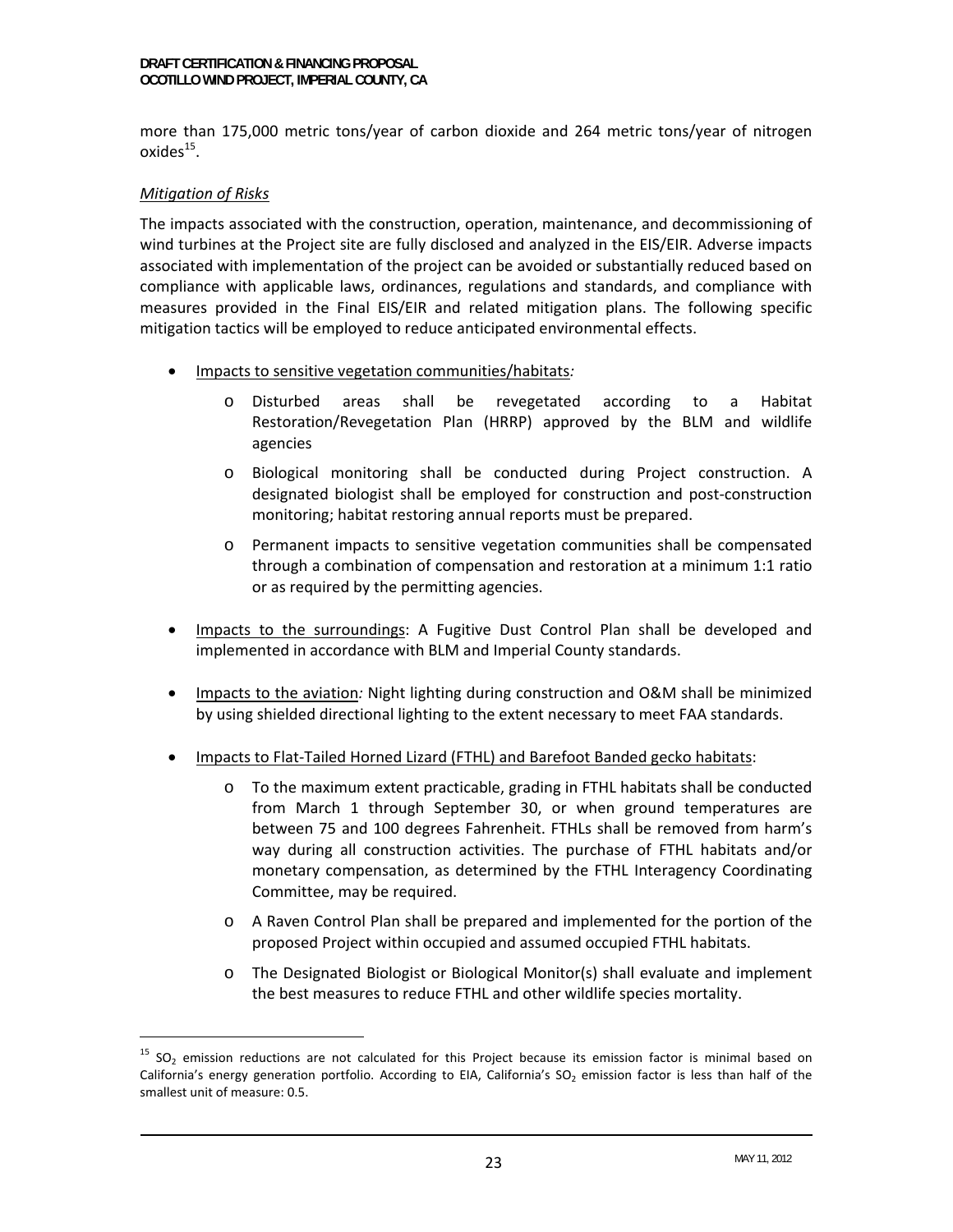- o No later than January 31 of each year the proposed Project remains in operation, the Designated Biologist will provide an annual FTHL Status Report to the BLM's Authorized Officer, USFWS, CDFG, and the FTHL Interagency Coordinating Committee.
- o Prior to the start of construction, all areas not previously surveyed for Barefoot Banded gecko shall be surveyed in accordance with the survey protocol for the species (CDFG 2010a).
- Impacts to the Burrowing owl:
	- o Prior to the start of construction, all areas shall be surveyed during the Burrowing owl breeding season, in accordance with the California Burrowing Owl Consortium (CBOC) Guidelines (1993).
	- o Construction piping or any other construction material with a diameter greater than three inches shall be capped or covered if the piping or materials are to be stored in staging areas or temporary impact areas for more than three days.
	- o The loss of 26 acres of Burrowing owl foraging habitat within 300 feet of occupied burrows shall be mitigated at a 1:1 ratio through a combination of off‐ site habitat compensation, on‐site revegetation of temporary impact areas, and/or on‐site or off‐site restoration of disturbed habitats.
	- o A survey shall be conducted within 30 days prior to the initiation of construction by a qualified biologist to determine the presence or absence of the Burrowing owl in the construction zone, plus 250 feet beyond.
- Impacts to avian and bats*:*
	- o The Project Sponsor developed and shall implement an Avian and Bat Protection Plan to address the impact of the proposed Project on special status avian and bat species and shall submit the plan to the BLM, USFWS, and CDFG for review and approval prior to initiation of Project construction. A biological consultant approved by the agencies shall be retained for post construction monitoring.
	- o Vegetation clearing shall take place outside of the general avian breeding season (February 15‐September 1), when feasible.
	- o The Project Sponsor has developed an Eagle Conservation Plan to address the impact of the proposed Project on Golden eagles and to provide guidance for all required Golden eagle mitigation and monitoring prior to, during, and after construction of the Project. The measures described are intended to help protect and reduce potential impacts during construction, as well as to monitor potential impacts, on Golden eagles following implementation of the project. The installation of a state‐of‐the‐art radar will support eagle activity monitoring during operations. In addition, a 15‐meter tower will be installed in the park with a commanding view for the biologist, who will also be able to receive data feeds from the radar, video tracker and radio telemetry feeds in real time while monitoring. The tower will include a mechanism to shut down turbines in case of eagle proximity.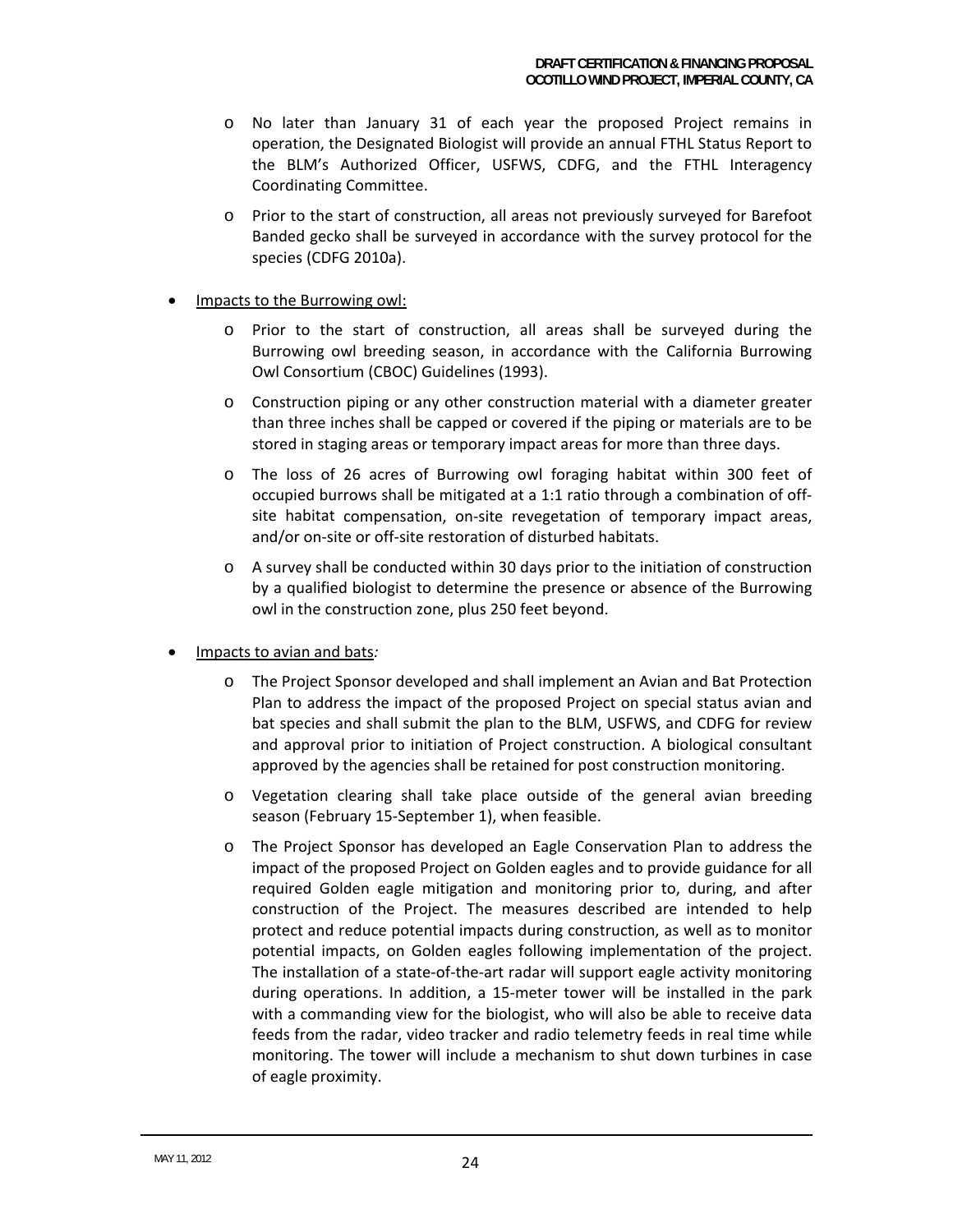- o Project transmission lines shall conform to Avian Power Line Interaction Committee (APLIC) standards for collision‐reducing techniques.
- o A Wildlife Mortality Reporting Program shall be developed to be approved by the BLM. This program shall be implemented during O&M and calls for the identification and reporting of any dead or injured animals observed by personnel conducting O&M activities.
- Impact to lambing areas and foraging areas:
	- o Temporary impacts to 129.5 acres of USFWS Essential Habitat for Peninsular Bighorn Sheep (PBS) from the Proposed Action shall be mitigated at a 1:1 ratio through revegetation of all temporary impact areas.
	- o 43.9 acres of USFWS Essential Habitat would be compensated at a 1:1 ratio by purchasing or restoring Essential Habitat from private landowners.
	- o Prior to construction, a Bighorn Sheep Mitigation and Monitoring Plan shall be submitted to the BLM, USFWS, and CDFG for review and approval.
	- o An approved biological consultant will serve as the Bighorn Sheep Monitor of construction activities.
	- o An approved biological consultant will collect data on PBS movements in the Project area during the construction phase. The approved biologist will evaluate and implement the best measures to minimize PBS disturbance.
	- o No later than January 31 of each of the first three years the Project remains in operation, the approved biologist will provide an annual PBS Status Report to the BLM's Authorized Officer, USFWS, and CDFG.
- Impact to the American badger: A qualified biologist shall survey for American badger, concurrent with the pre‐construction survey for the Burrowing owl.
- Impact to USACE jurisdictional lands and CDFG jurisdictional areas: The Project Sponsor shall prepare and implement a Jurisdictional Mitigation Plan to describe measures for mitigating impacts.

#### *Natural Resource Conservation*

The Project will help displace the atmospheric emissions generated by fossil‐fuel‐fired electrical plants since wind energy is generated without the emissions of  $CO<sub>2</sub>$  and NOx. In addition, clean technologies such as wind energy require no water for electricity production, whereas fossil‐ fuel-fired generation is generally water intensive.

To offset potential impacts of its infrastructure investments, SDG&E has supported the preservation of land and natural resources. Recently SDG&E purchased close to 10,000 acres of property in San Diego and Imperial Counties, including properties on El Cajon Mountain, at Long Potrero, and near the Anza‐Borrego Desert State Park. With these purchases it is expected to protect six federally listed, three state listed and one California species of concern, such as the Peninsular Bighorn Sheep and the Least Bell's Vireo.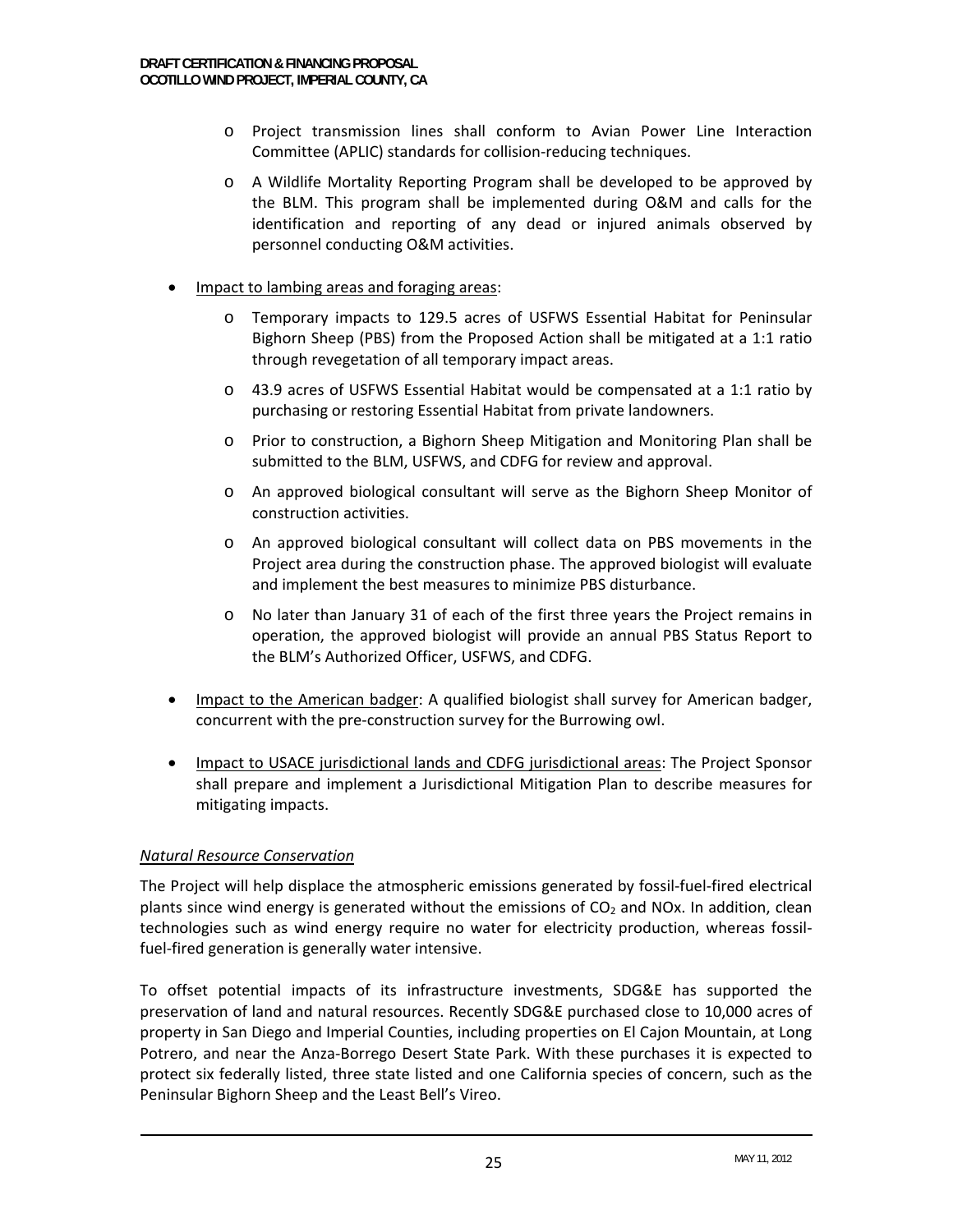#### *No Action Alternative*

The no action alternative to the development of renewable energy sources would result in greater demand for conventional fossil‐fuel‐based energy production, further depleting natural resources for purposes of meeting an ever-growing demand for energy, as well as a lost opportunity to generate emission‐free energy, such as that derived from wind energy.

Additionally, the Project will help meet California's RPS requirements and comply with GHG emission legislation, while satisfying increased demand for electricity. Should the Project not be implemented, SDG&E's steady growth of renewables would be delayed and the intent of California's GHG emission reduction goals could be affected.

#### *Existing Conditions and Project Impact – Health*

Epidemiological research has shown that both chronic and acute exposure to harmful emissions associated with fossil‐fuel‐based energy production can lead to serious respiratory problems. It is estimated that, at the very least, prolonged exposure to excessive levels of pollutants can deteriorate the respiratory capacity of humans and greatly contribute to the increased incidence of cardiopulmonary diseases, such as asthma, heart ailments and lung cancer.

By using clean renewable resources instead of conventional fossil‐fuel sources in electrical power generation, the Project will positively impact the region by reducing pollutants and thus helping to contain the severity of respiratory and other diseases aggravated or caused by air pollution. In addition, the reduction of GHG emissions is expected to mitigate climate effects that create more vulnerable conditions for human health.

#### *Transboundary Effects*

No negative transboundary impacts are anticipated as a result of the development of the wind energy project; on the contrary, a beneficial effect is anticipated on the air quality due to the decreased demand on fossil‐fuel‐fired electrical plants in the region. Furthermore, the Project will aid in addressing the larger environmental concerns related to greenhouse gases and global warming targeted by international agendas.

#### *Other Local Project Benefits*

During construction, the Project is expected to generate approximately 350 direct jobs. During operations, the Project is expected to generate 17 permanent, full‐time jobs with an additional 10 temporary employees or contractors expected to be onsite for approximately 12 weeks per year.

Additionally, the Project is expected to increase tax revenue for Imperial County and its residents. Beneficiaries may include Imperial County, Imperial Valley College, Imperial Unified School District, County Fire Protection, Imperial County Office of Education and the County Library System.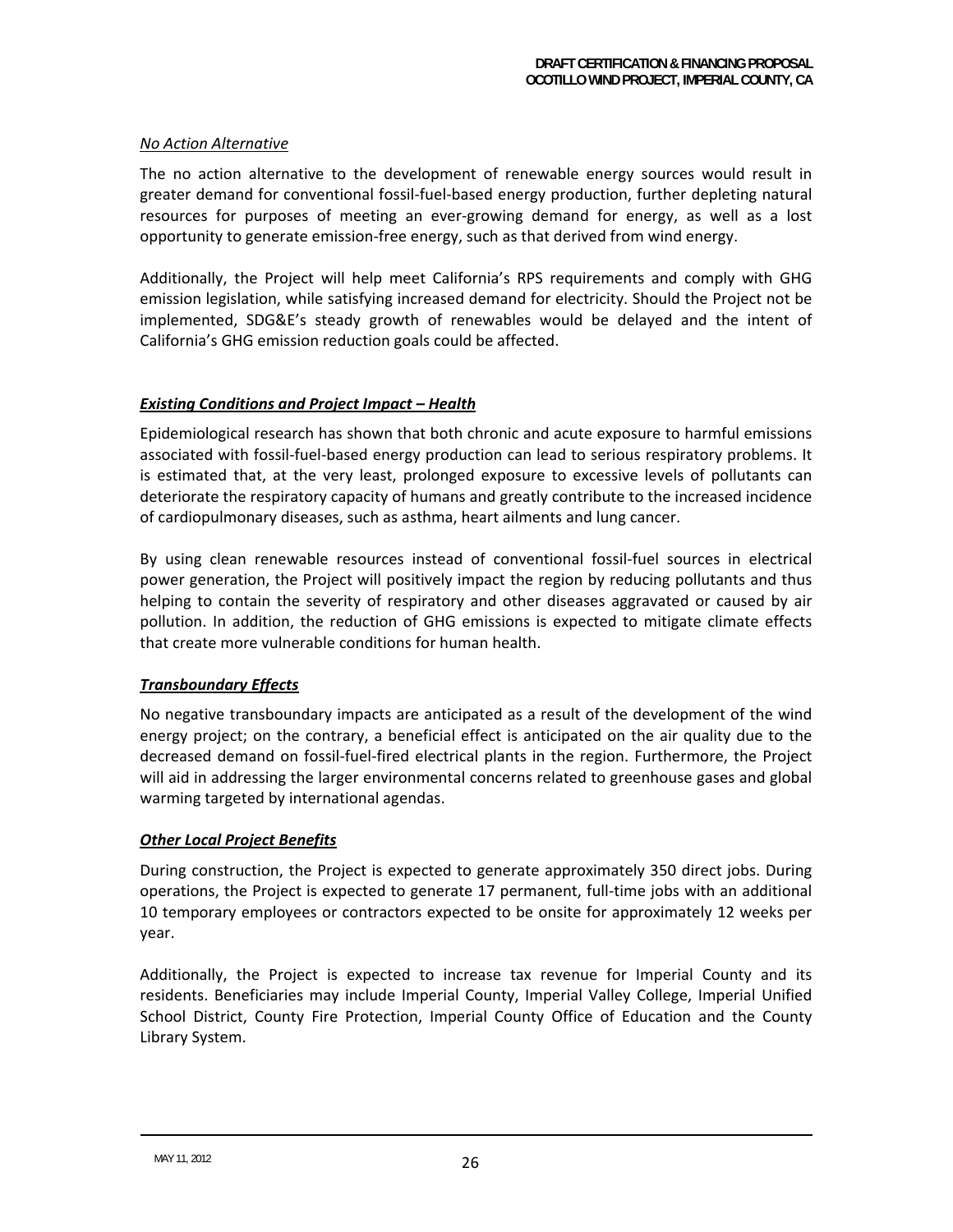# **2.3. FINANCIAL CRITERIA**

The Project Sponsor has requested a loan from the North American Development Bank (NADB) for up to US\$110 million to complete the financing of the Project. NADB's loan will complement a commercial loan. The proposed payment mechanism is consistent with the project structure normally seen in the U.S. renewable energy industry. The source of payment will be the revenue generated by the Project in accordance with the pricing established under the Power Purchase Agreement (PPA) signed with SDG&E for a term of 20 years. NADB loan will have no recourse beyond the Project company, Ocotillo Express.

NADB performed a financial analysis of the source of payment, SDG&E; the proposed payment structure; and the Project's cash flow projections over the 20‐year term of the PPA. Its strong financial ratios show that SDG&E has the revenue capacity to meet its financial obligations under the PPA. SDG&E is presently rated A/Stable by FitchRatings, A2/Stable by Moody's, and A/Stable by Standard & Poor's, which reflects a strong credit quality.

The Project's expected revenue from the sale of electricity is estimated to be sufficient to: a) cover scheduled O&M expenses, b) fund any Debt Service Reserve, c) pay the debt service on senior loans, and d) comply with debt service coverage requirements.

In addition, NADB's analysis verified that Ocotillo Express has the legal authority to contract financing and pledge its revenue for the payment of financial obligations. Ocotillo Express also has the legal and financial capacity to operate and maintain the Project, and will contract the Project's O&M services with an affiliate with ample experience and expertise in these types of projects. NADB has verified that the projected O&M costs are in accordance with industry standards.

Considering the Project's characteristics and based on the financial and risk analyses performed, the proposed Project is considered to be financially feasible and presents an acceptable level of risk. Therefore, NADB proposes providing a market‐rate loan of up to US\$110.0 million to Ocotillo Express for the construction of the Project described herein.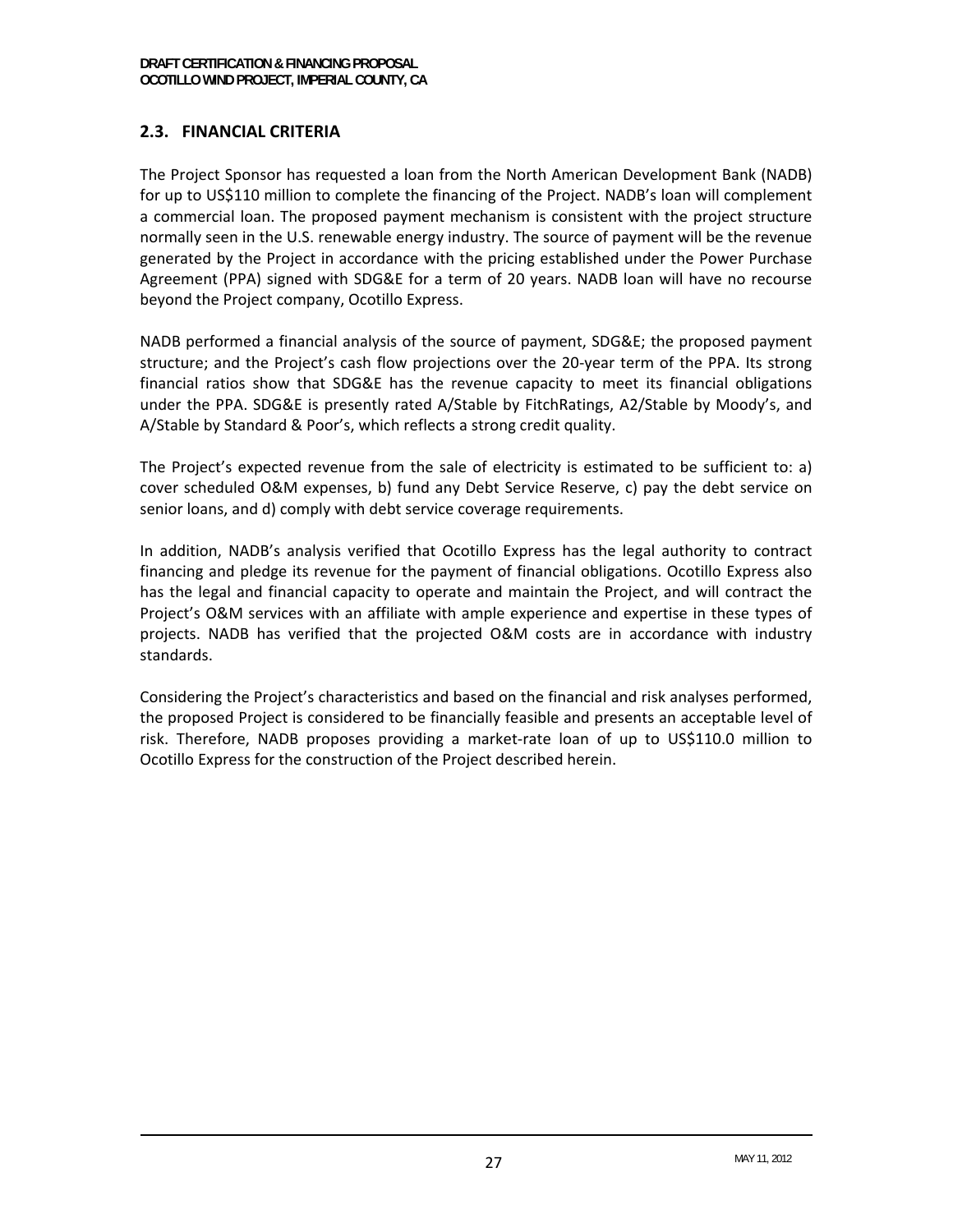# **3. ACCESS TO PUBLIC INFORMATION**

#### **3.1. PUBLIC CONSULTATION**

BECC released the Draft Project Certification and Financing Proposal for a 30‐day public comment period beginning May 11, 2012. The following list of available Project documentation was included with the published certification document:

- BLM Record of Decision (DOI Control Number: No. FES 11‐20; Publication Index Number: BLM/CA/ES‐2011‐15+1793)
- BLM Right-of-Way Grant and Notice to Proceed, serial number CACA 051552
- Environmental Impact Statement/Environmental Impact Report (EIS/EIR)
	- o Avian and Bat Protection Plan
	- o Eagle Conservation Plan
	- o Integrated Weed Management Plan
- Determinations of No Hazard to the Flight Navigation by the FAA (11 turbines pending)
- National Pollutant Discharge Elimination System Permit 713C363445
- Memorandum of Agreement among the BLM‐California, USACE, Ocotillo Express, California State Historic Preservation Officer, and the Advisory Council on Historic Preservation regarding the Ocotillo Express Wind Energy Project, Imperial County, California.
- BLM Cultural Use Permit (CA‐10‐21)
- Archeological Monitoring Plan
- Nesting Bird Mitigation and Monitoring Plan
- Ocotillo Tribal Participation Plan
- Bighorn Sheep Mitigation and Monitoring Plan
- Habitat Vegetation Plan
- Agreement to Implement Health, Safety and Environmental Measures Imperial County (4820‐5892‐1743.1)
- USFWS Formal Section 7 Opinion on the Proposed Ocotillo Express Wind Project Imperial County, California (3031‐P) CAD000.06
- Streambed Alteration Agreement, California Department of Fish and Game. Notification Number 1600‐2011‐0192‐R6 (Revision 2)

#### *NEPA/CEQA Public Consultation*

#### *Public Scoping Meetings*

Public scoping meetings were held on January 5 and 6, 2011, in El Centro and Ocotillo, CA, respectively. Notification for these meetings was published on BLM's website for the Project and in the *Imperial Valley Press* on December 21, 2010. In addition, notices were sent to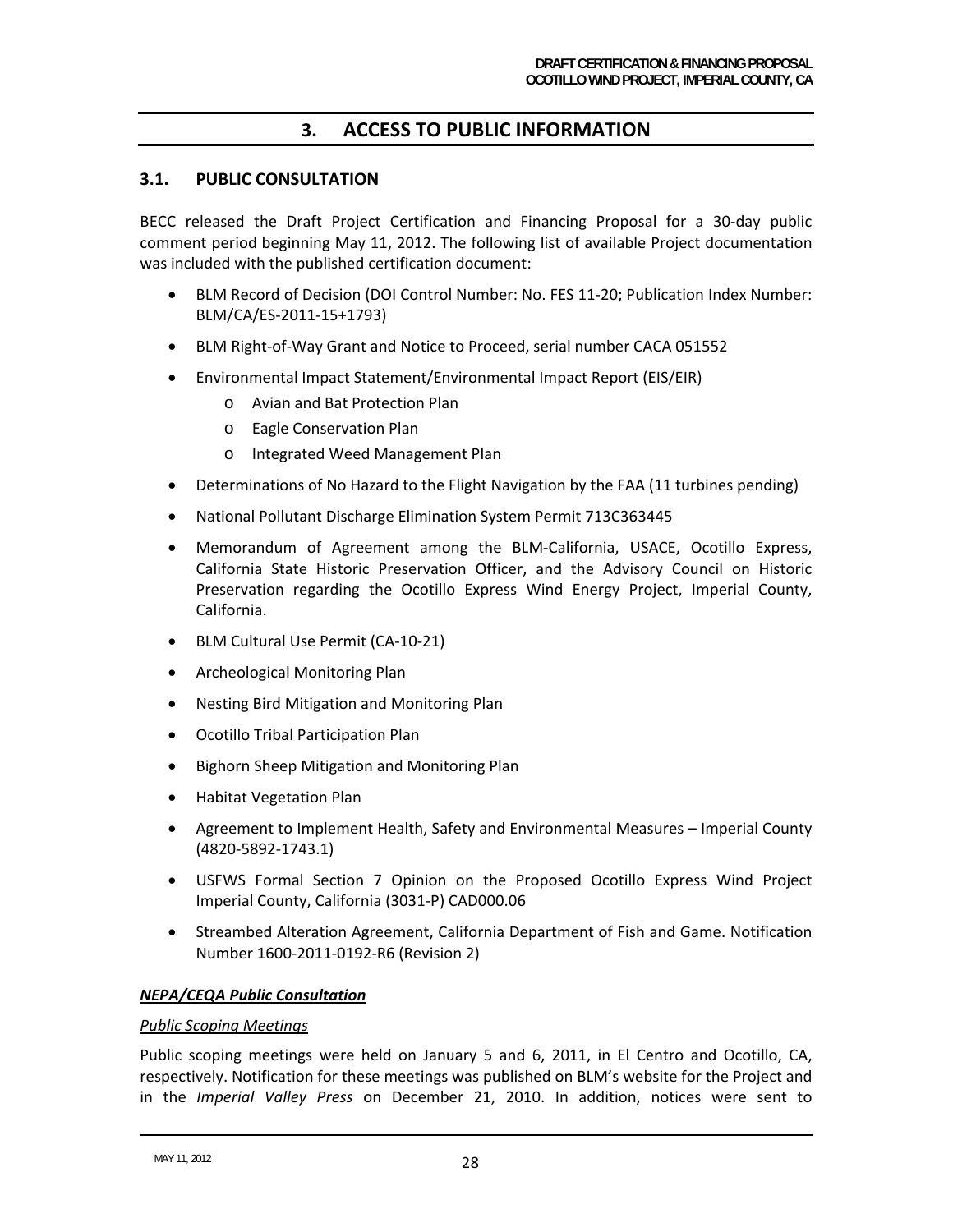stakeholders, including the state clearinghouse; federal, state, and local agencies and organizations; local property owners, local libraries; and Native American tribes.

Presentations describing the environmental review process were delivered by representatives of the BLM and the Imperial County. Ocotillo Express also delivered a presentation describing the Project. Approximately 70 and 100 people attended the meetings in El Centro and Ocotillo, respectively, including representatives from local and state agencies, organizations, and private citizens. Thirty‐three letters were received during the scoping comment period that ended on February 7, 2011: three from federal, state, and local agencies and organizations; and 30 from individuals.

The BLM produced a scoping report in March 2011, which contains information received during the public scoping comment period.

### *Joint Draft EIS/EIR*

The BLM and Imperial County distributed the joint Draft EIS/EIR for the proposed Project for public and agency review and comment on July 8, 2011. The comment period ended October 6, 2011. A total of 405 comment letters, including e-mails, were received. Eight comment letters were received after the close of the comment period. In connection with the Section 106 and government‐to‐government processes, the lead agencies committed to fully consider any additional comments submitted by federally recognized Native American Tribes through February 17, 2012.

#### *Section 106 of the National Historic Preservation Act (NHPA)*

With respect to the public involvement process under Section 106 of the NHPA, the Notice of Intent for the Project published in the Federal Register on December 22, 2010, stated that the BLM would use and coordinate with the NEPA public comment process to satisfy this requirement.

Letters from the BLM were sent to Native American tribes and one non-federally recognized tribe on February 4, 2010, informing them of the application submitted by Ocotillo Express (Applicant) for a right‐of‐way (ROW) to conduct wind testing at the Project site and to develop a wind energy generation facility near Ocotillo, California. The letters provided notification for the proposed Project, explained the role of the BLM and offered an invitation to the tribes to consult in a government‐to‐government manner pursuant to the Executive Memorandum of April 29, 1994, and other relevant laws and regulations, including Section 106 of the NHPA. The letters also requested assistance from the tribes in identifying any issues or concerns about the proposed Project, including the identification of sacred sites and places of traditional religious and cultural significance that might be affected and needed to be taken into consideration by the agency. The BLM sent follow‐up letters to 14 Native American tribes and one non‐federally recognized tribe on July 28, 2010, concerning the proposed wind development facility and invited them to enter into government‐to‐government and Section 106 consultations. The letters provided an update on the status of the environmental review process and cultural resource inventory planning.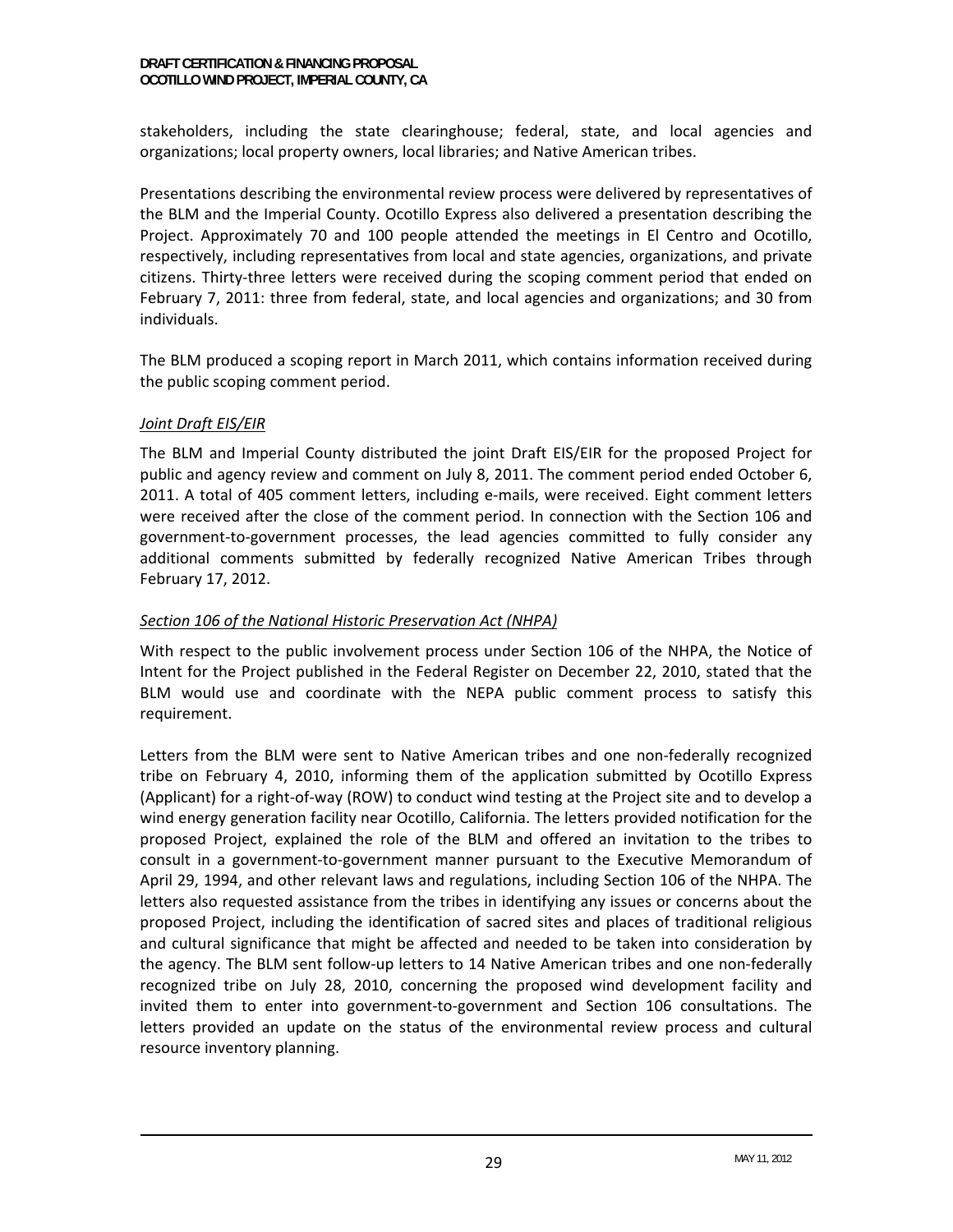The tribes were invited to review the inventory work plan and research design, participate in the fieldwork and provide feedback on the inventory results. The BLM has continued to seek input from the tribes and from other consulting parties during the identification and evaluation phase of the Section 106 process, by sending a number of informative follow‐up letters, holding both group and individual meetings with various parties and conducting field visits to the Project area and the cultural resources located within it. Formal consultation with the State Historic Preservation Office about this Project, the inventory status and survey methodology was initiated on March 22, 2011.

During the inventory process, at the request of the BLM, Ocotillo Express worked closely with the archaeological contractor to redesign the Project in order to avoid direct physical impacts to identified archaeological sites. As a result, the Sponsor excluded approximately 3,000 acres of the original Project area due to the sensitive nature of cultural resources found there, and eliminated 38 turbines from its initial Project design. As a result the Project will have no physical impact on the archaeological resources identified during the archaeological survey. Upon completion the draft cultural resource reports were made available to consulting parties for their review and input. Based on additional input received from tribes and other stakeholders, an additional 43 turbine locations were eliminated to minimize indirect impacts on cultural resources, resulting in the final layout of 112 turbine locations.

## **3.2. OUTREACH ACTIVITIES**

Ocotillo Express conducted a local job fair on March 22, 2012. As mentioned previously, the Project will support the local economy by:

- Increasing business for local subcontractors during construction for civil works, electrical work, mechanical assembly and dust control applications.
- Increasing business for local subcontractors during Project operation for maintenance and facility repairs, such as civil road maintenance.
- Purchasing goods and services during construction and operation, such as small equipment rentals and security.
- Generating revenue for service businesses, such as local restaurants and hotels.

Additionally, Ocotillo Express has supported the local community by, among other things:

- Contributed to Westside Elementary School so that it could remain open during the 2011‐12 school year.
- Entered into an agreement with the Imperial Valley Food Bank to re-start a popular backpack program at Westside Elementary School that had been cancelled due to lack of funding.
- Contributed to the Ocotillo Optimists Graduate Incentive Program and for a fence around the basketball court at the community park.
- Made an initial donation to enable the Imperial Valley Desert Museum in Ocotillo to meet its immediate programming funding needs.